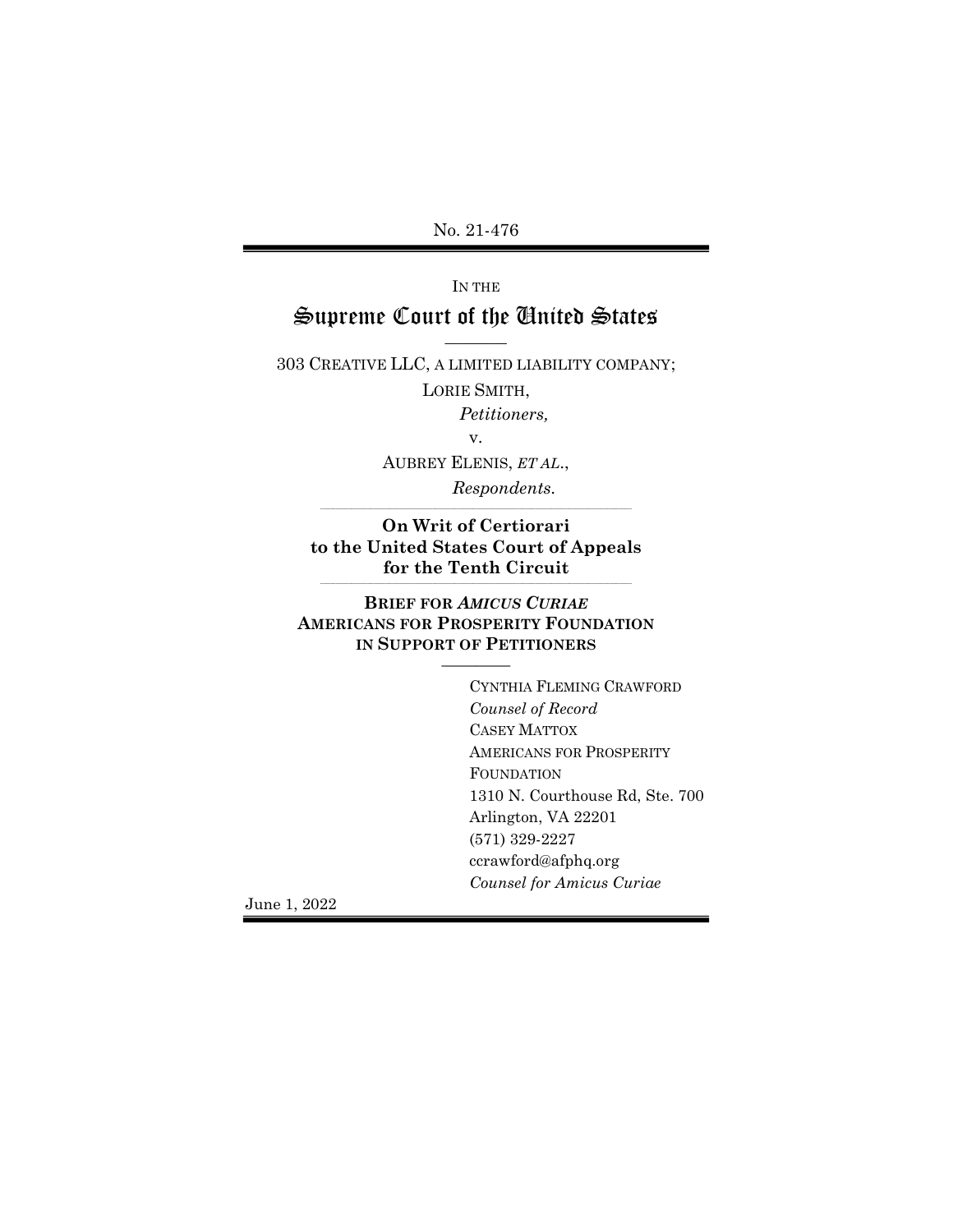## TABLE OF CONTENTS

| Compelled Speech Enjoys the Highest<br>1.                                                                                           |
|-------------------------------------------------------------------------------------------------------------------------------------|
| The First Amendment Cannot Be Neutered by<br>П.<br>Characterizing Speech as Commercial Activity                                     |
| Waiver of Constitutional Rights Cannot Be a<br>A.                                                                                   |
| Commercial Trappings do Not Strip Creative<br><b>B.</b><br>Professionals of First Amendment Protection.                             |
| $C_{\cdot}$<br>Professional Speech is Protected. 12                                                                                 |
| An Imported and Misplaced Theory of<br>D.<br>Monopoly Regulation Cannot Displace<br><b>Established Rules Against Compelled</b>      |
| III. Rendering a Person an Accommodation Nullifies<br>Any Limiting Principle on Government<br>Regulation of Expressive Enterprise16 |
| People Cannot be Conflated With Places and<br>А.                                                                                    |
| An Artist is Not a Common Carrier or a<br>1.                                                                                        |
| A Customer is not a Product. 25<br>2.                                                                                               |

i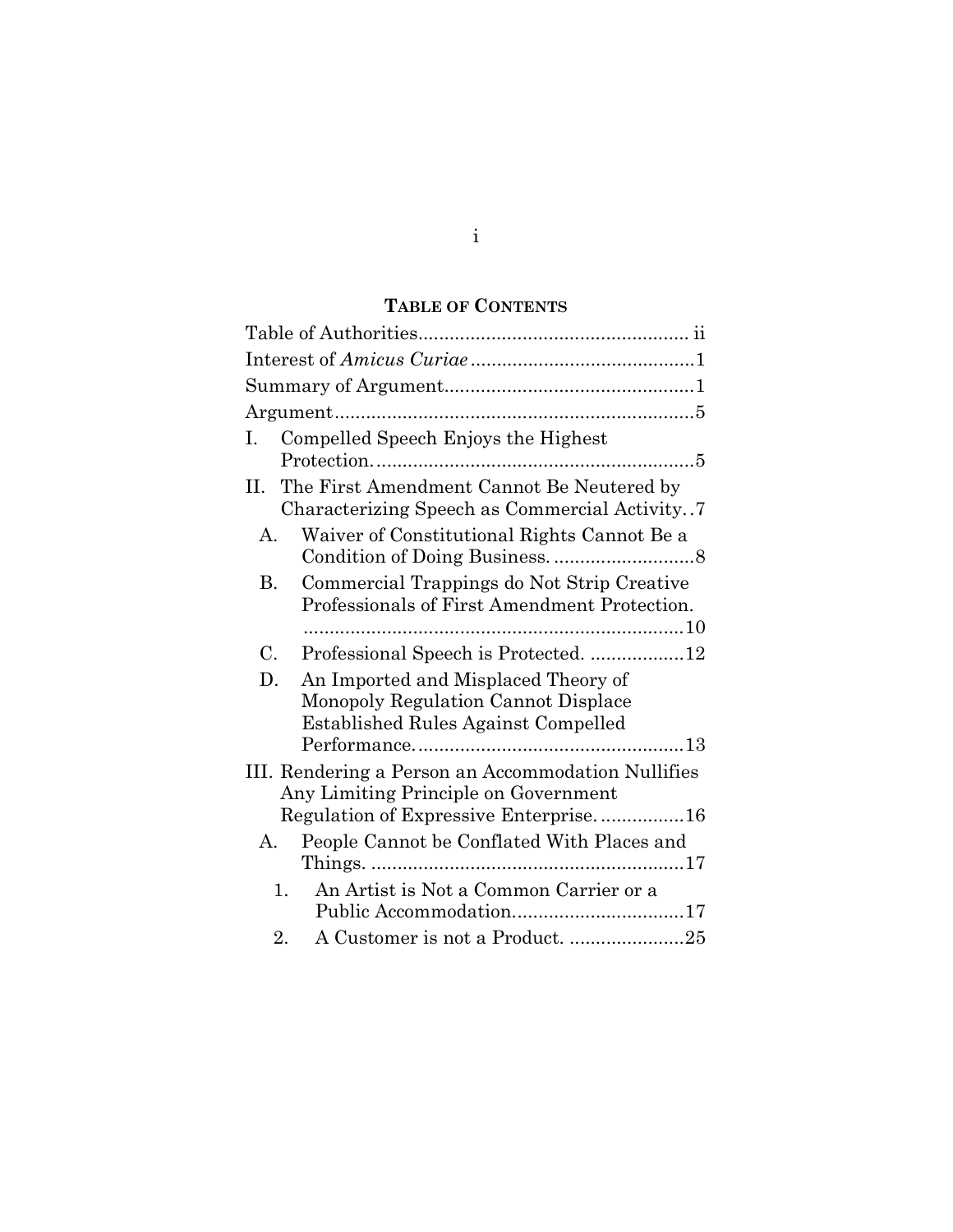| Artists Need Not Open the Door Before Speech |  |
|----------------------------------------------|--|
| Can Be Compelled, Putting Their Unique       |  |
|                                              |  |
|                                              |  |

ii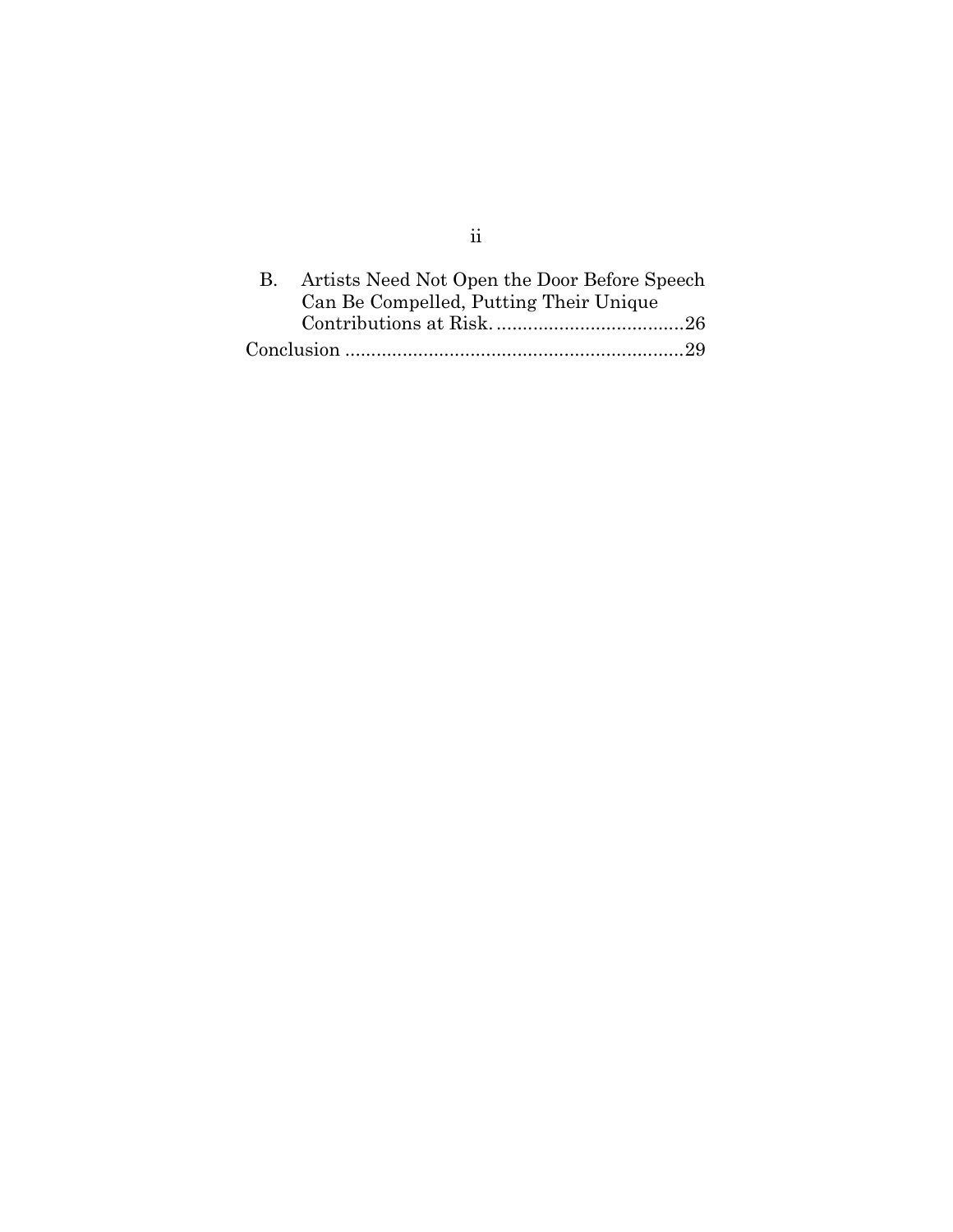## TABLE OF AUTHORITIES

Page(s)

## Cases

| 303 Creative LLC v. Elenis,<br>6 F.4th 1160 (2021)  3, 5, 7, 11, 13, 15, 25, 26, 27,<br>28 |
|--------------------------------------------------------------------------------------------|
| Biden v. Knight First Amend. Inst. At<br>Columbia Univ.,                                   |
| Brown v. Entm't Merchants Ass'n,                                                           |
| Burwell v. Hobby Lobby Stores, Inc.,                                                       |
| Citizens United v. Federal Election Com'n.,                                                |
| Columbia Broad. Sys., Inc. v. Democratic<br>Nat'l Comm.,                                   |
| Denver Area Educ. Telecomms. Consortium<br>v. FCC,                                         |
| De Wolf v. Ford,                                                                           |

## iii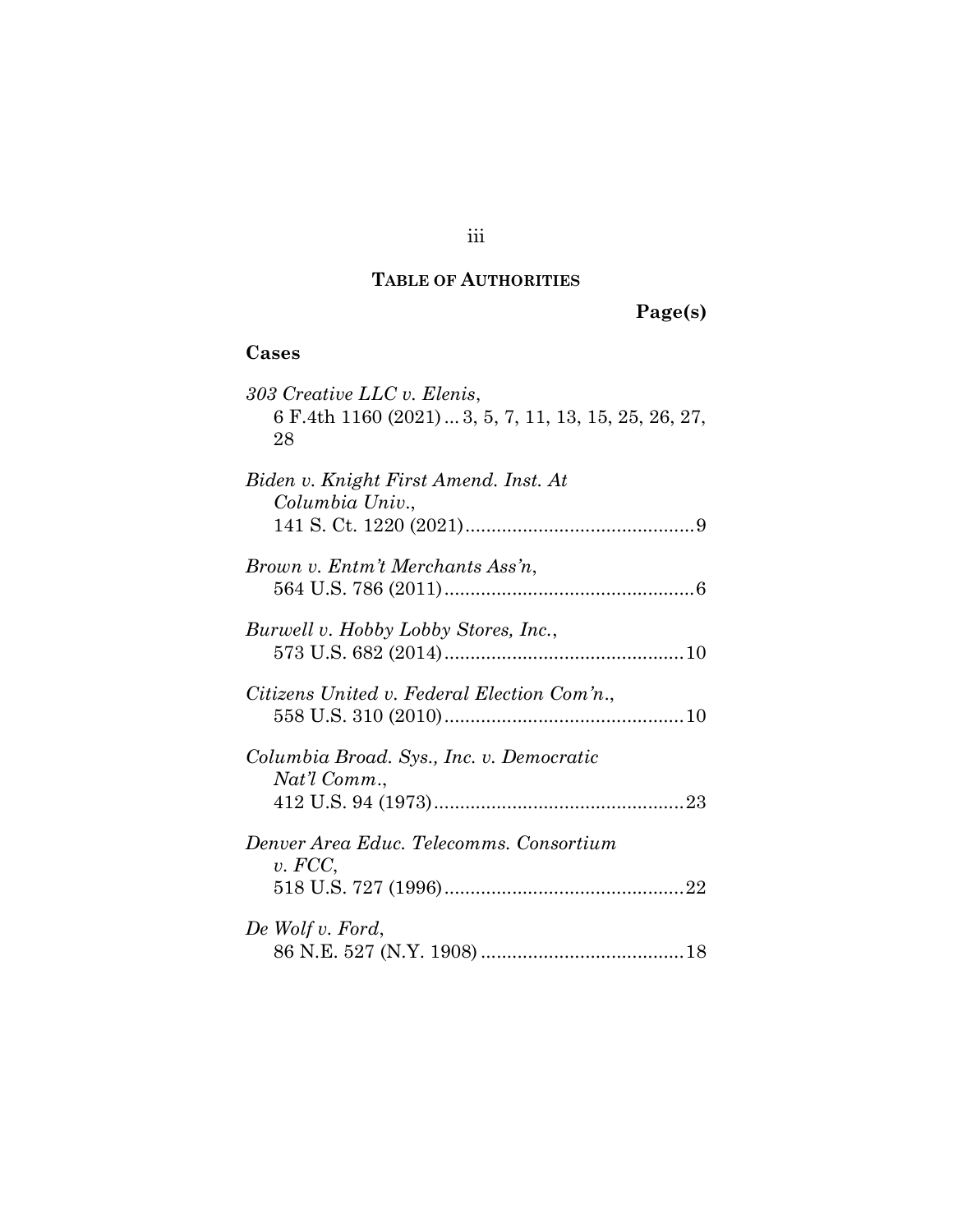| Eldred v. Ashcroft,                                                                                |
|----------------------------------------------------------------------------------------------------|
| F.C.C. v. Sanders Bros. Radio Station,                                                             |
| Frost v. R.R. Comm'n of State of Cal.,                                                             |
| Grosjean v. Am. Press Co.,                                                                         |
| Harris v. Stevens,                                                                                 |
| Hunt v. Clifford,                                                                                  |
| Hurley v. Irish-Am. Gay, Lesbian &<br>Bisexual Grp. of Bos.,<br>515 U.S. 557 (1995) 16, 17, 24, 25 |
| Illinois Tool Works Inc. v. Indep. Ink, Inc.,                                                      |
| Interstate Com. Comm'n v. Baltimore & O.<br>R. Co.,                                                |
| Janus v. Am. Fed'n of State, Cnty, & Mun.<br>Emps, Council 31,                                     |

iv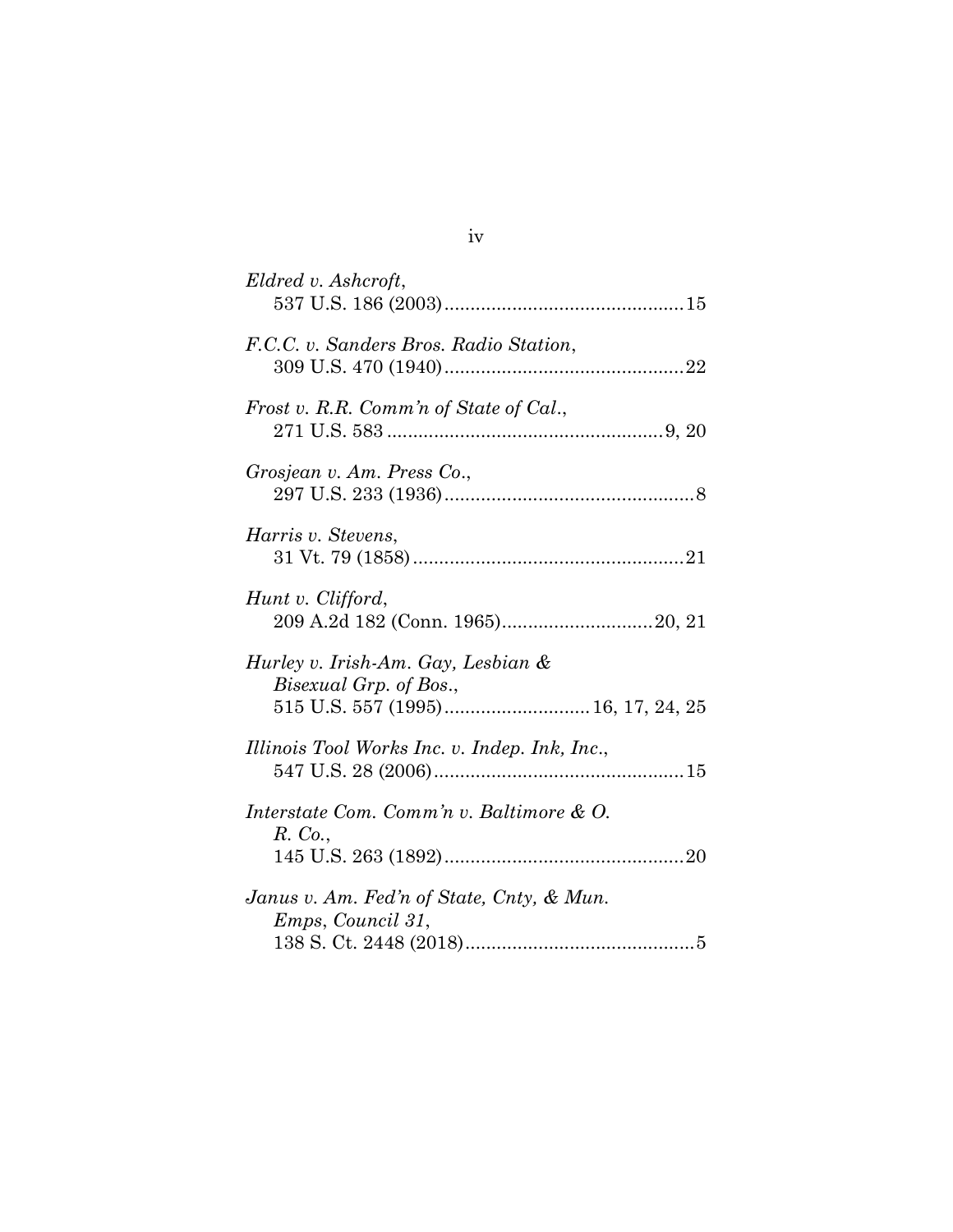v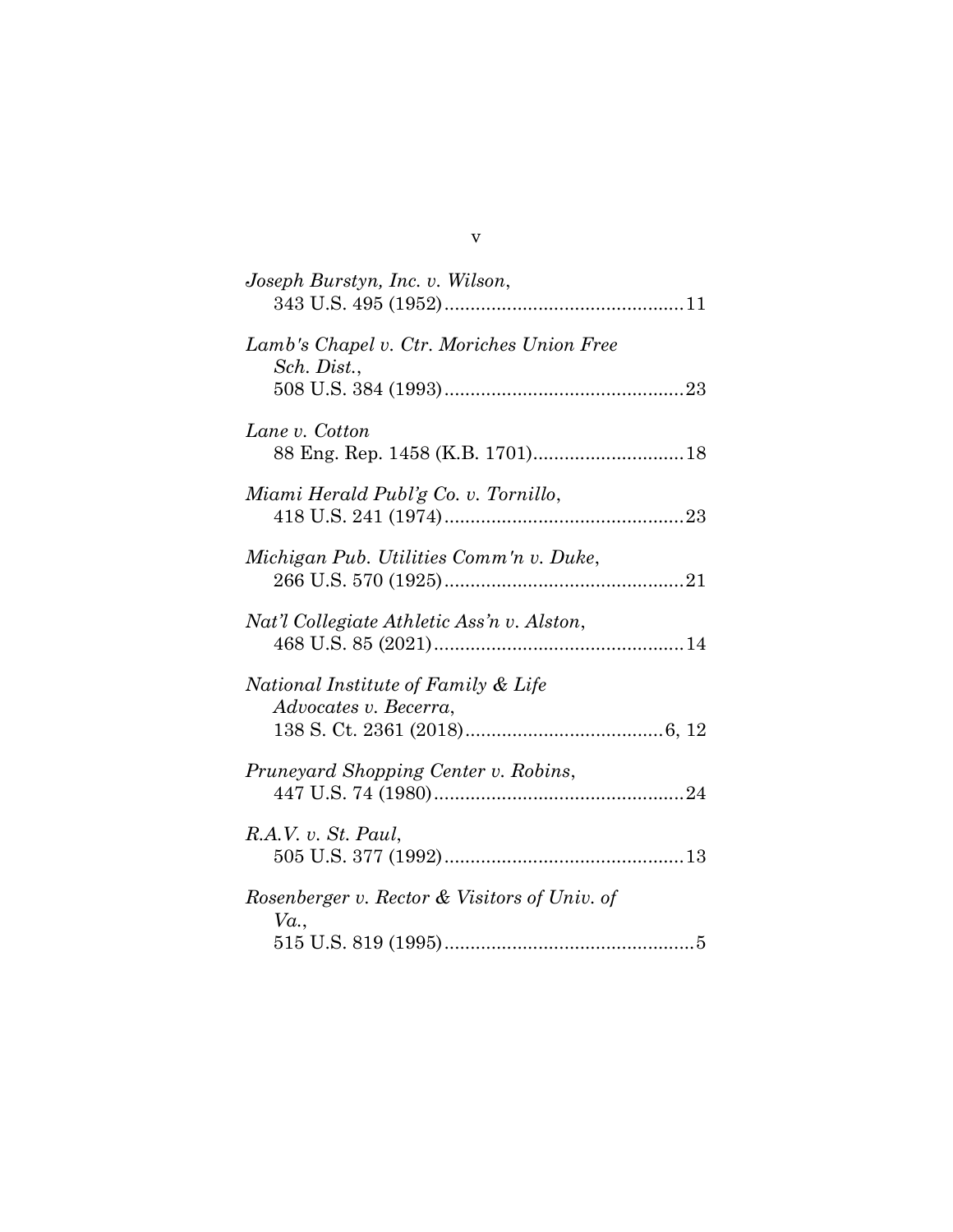| Sorrell v. IMS Health Inc.,                                                  |
|------------------------------------------------------------------------------|
| State v. Brown,                                                              |
| Turner Broadcasting System, Inc. v. FCC,                                     |
| United States v. Am. Libr. Ass'n, Inc.,                                      |
| Virginia Pharmacy Board v. Virginia<br>Citizens Consumer Council,            |
| West Virginia State Board of Education v.<br>Barnette,                       |
| Wooley v. Maynard,                                                           |
| Zauderer v. Office of Disciplinary Counsel of<br>Supreme Court of Ohio,      |
| Constitution                                                                 |
| U.S. Const. Amend. I 1, 2, 5, 6, 7, 8, 10, 11, 12, 14,<br>15, 22, 23, 25, 29 |

vi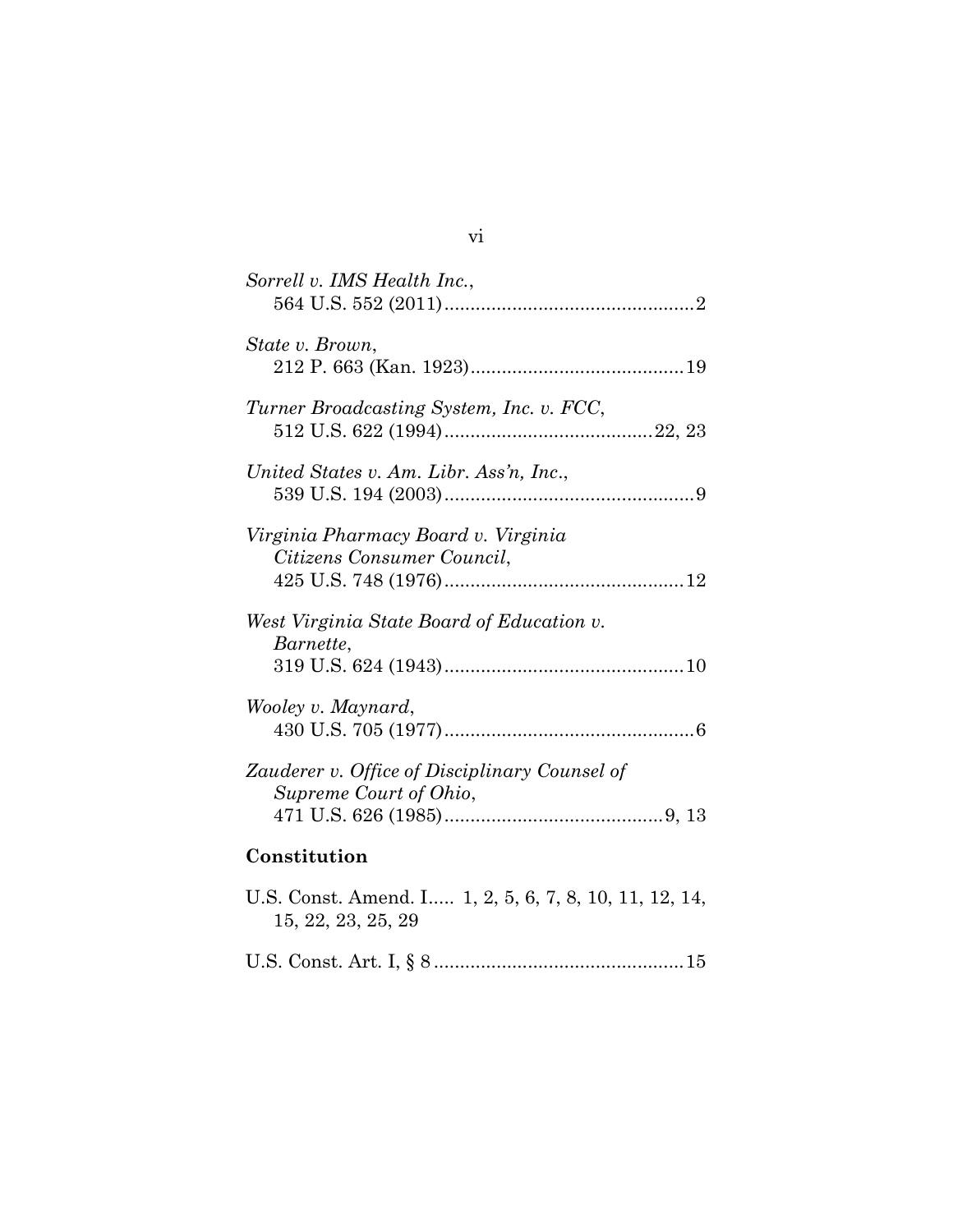## Statutes

| CO Rev. Stat. § 24-34-601 (2016)3, 16, 19, 25                                                                                                                                         |
|---------------------------------------------------------------------------------------------------------------------------------------------------------------------------------------|
| Rules                                                                                                                                                                                 |
|                                                                                                                                                                                       |
| <b>Other Authorities</b>                                                                                                                                                              |
| Alfred Avins, <i>What is a Place of "Public"</i><br>$A ccommodation$ ?, 52 Marq. L. Rev. 1, 6–                                                                                        |
| <b>Brief for Americans for Prosperity</b><br>Foundation as Amicus Curiae<br>Supporting Petitioner, at 19, Cedar<br>Point v. Hassid,                                                   |
| Peggy M. Baker, The Plymouth Colony<br><i>Patent: setting the stage, Pilgrim Society</i><br>& Pilgrim Hall Museum (2007),<br>available at:<br>https://pilgrimhall.org/pdf/The_Plymout |
| Joseph William Singer, No Right To<br>Exclude: Public Accommodations And<br><i>Private Property, 90 Nw. U.L. Rev. 1283,</i>                                                           |

## vii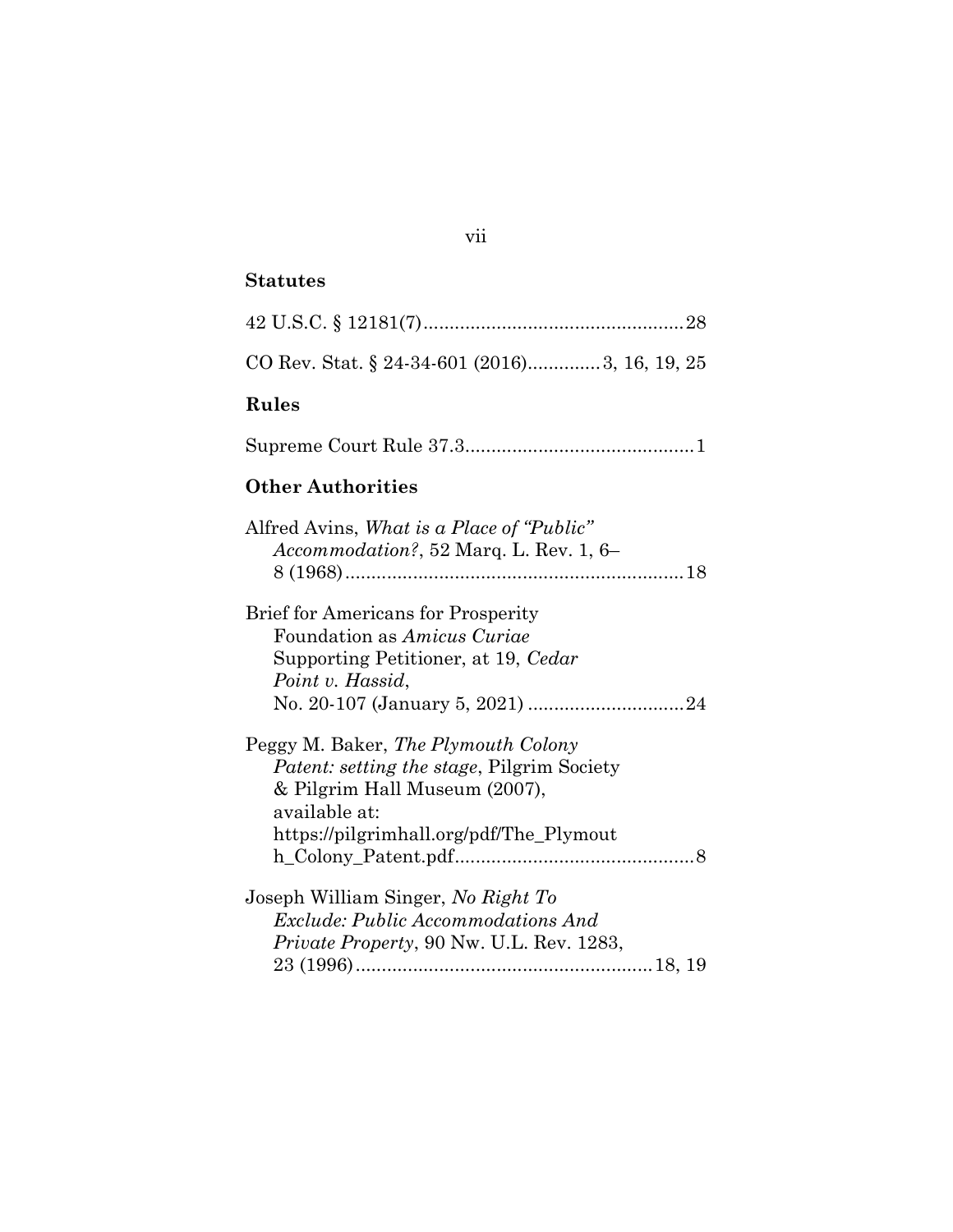#### BRIEF OF AMICUS CURIAE AMERICANS FOR PROSPERITY FOUNDATION IN SUPPORT OF PETITIONERS

Pursuant to Supreme Court Rule 37.3, Americans for Prosperity Foundation ("AFPF") respectfully submits this *amicus curiae* brief in support of Petitioners.<sup>1</sup>

#### INTEREST OF AMICUS CURIAE

Amicus curiae AFPF is a 501(c)(3) nonprofit organization committed to educating and empowering Americans to address the most important issues facing our country, including civil liberties and constitutionally limited government. As part of this mission, it appears as amicus curiae before federal and state courts. Throughout our nation's history, the fights for civil rights for women, African-Americans, LGBTQ, and all people have relied on the exercise of civil liberties, which is one reason they must be protected. AFPF is interested in this case because the protection of the freedoms of expression and association, guaranteed by the First Amendment, are necessary for an open and diverse society.

#### SUMMARY OF ARGUMENT

This case presents the challenge of upholding rights crucial to a pluralistic society when good intentions may urge otherwise. But use of public

<sup>1</sup> All parties have consented to the filing of this brief. Amicus states that no counsel for a party authored this brief in whole or in part and that no person other than amicus or its counsel made any monetary contributions to fund the preparation or submission of this brief.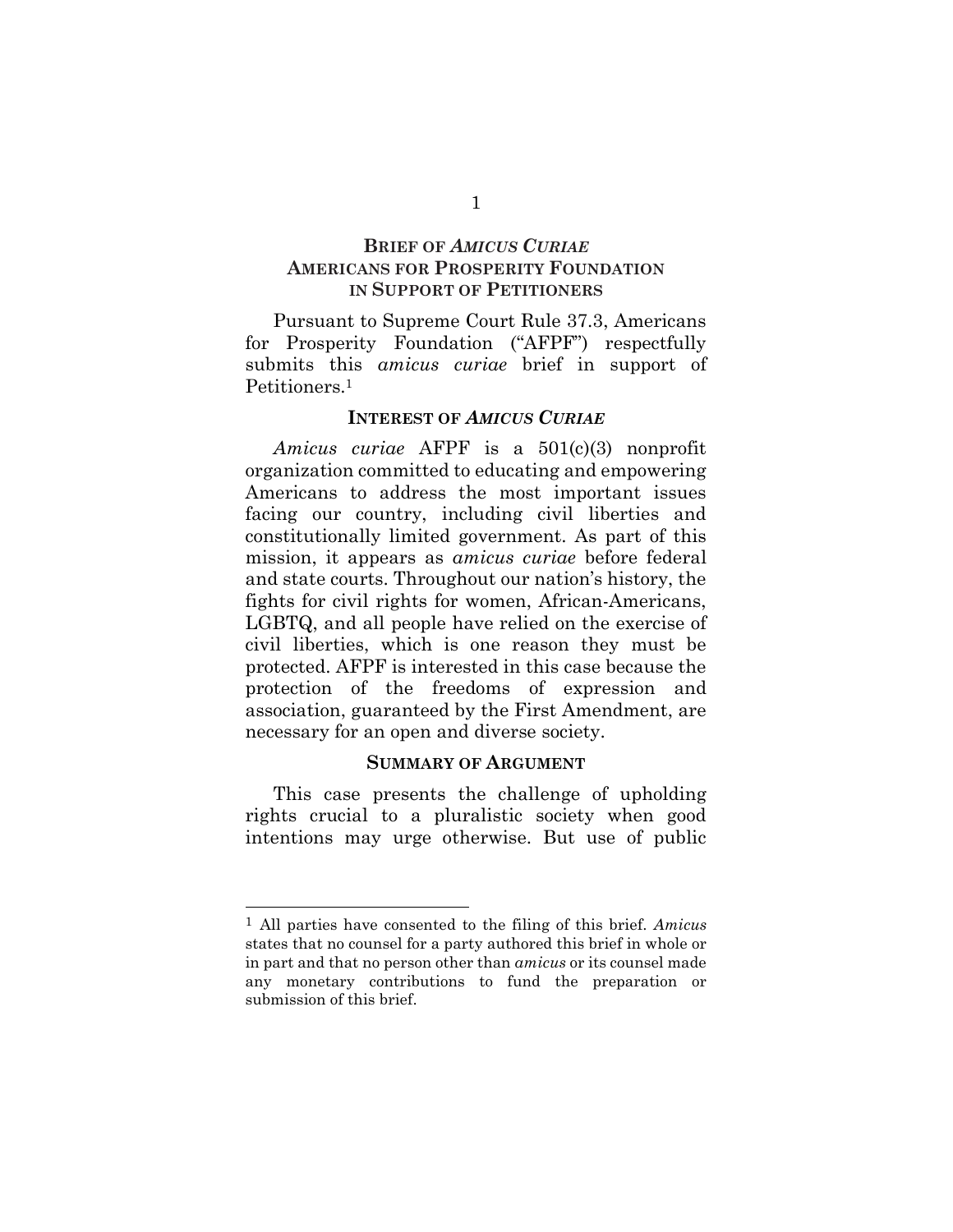accommodations law to compel speech overreaches state authority by a wide mark.

Respondents' ("State" or "Colorado") desire to compel speech cannot succeed by taking a road through the First Amendment. That road would be very short as there is no precedent to support compelled creation of private speech. And so, the State must try to do indirectly what it cannot do directly, importing inapposite bodies of law that have never applied to personal expression—antitrust and public accommodation—to supersede the clear constitutional defect inherent in ordering creative professionals to express a message dictated by others.

The State argues "the Act is a straightforward regulation of commercial conduct." Brief in Opposition to Petition for Certiorari ("BIO") at 2. Not so. But regardless of whether the Act was written as commercial regulation and typically operates as such, that is not how it was applied here. Instead, the State argued below, and the panel majority agreed, the Act could be applied to compel 303 Creative's speech.

The panel majority, acknowledging 303 Creative's "creation of wedding websites is pure speech," purported to apply strict scrutiny instead of the lesser standard applicable to commercial regulation with no, or merely incidental, burden on speech. See Sorrell v. IMS Health Inc., 564 U.S. 552, 567 (2011). The issue thus is not, as the State would have it, whether the Act regulates commercial conduct, but whether strict scrutiny is satisfied by importing business law concepts to defend undisputed compulsion of creative speech in a commercial setting.

The panel majority held that it was, relying on 303 Creative's "unique" business to satisfy narrow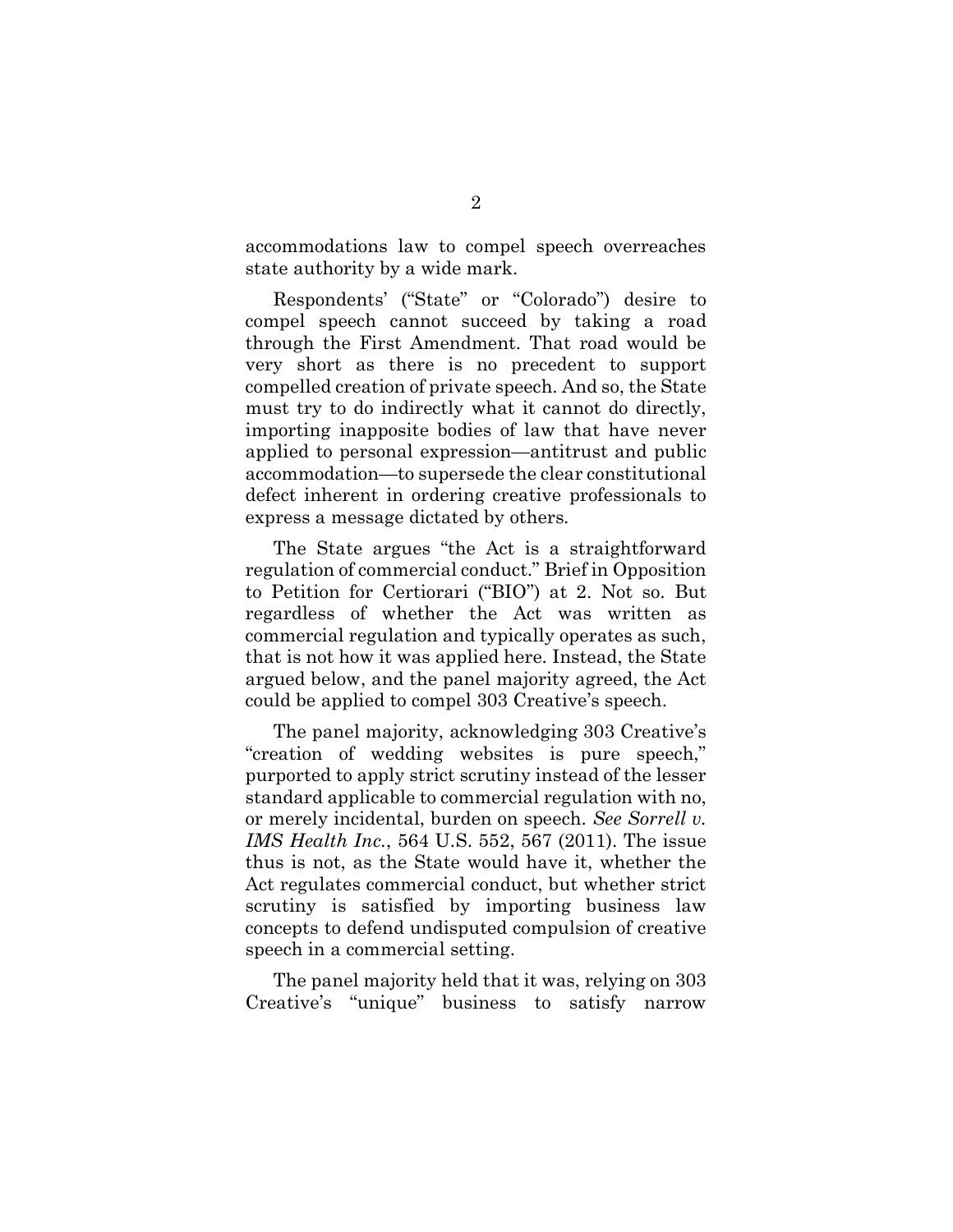tailoring and least-restrictive-means. But it is the law that must be narrowly tailored, not the speaker. Applying a broad law to a unique person is not "narrow tailoring." Moreover, public accommodation law, which is broadly applied to ensure "access to the marketplace generally," 303 Creative LLC v. Elenis, 6 F.4th 1160, 1180 (2021) ("Opinion") (emphasis in original), is, by definition, not narrow vis-à-vis the marketplace. Indeed, a less "narrow" approach is hardly conceivable. Nor would any law that compels an individual to use her mind, body, or spirit to perform personal services for another ever satisfy even the most fulsome interpretation of "public accommodation."

Here, it is not public accommodations per se that are at issue, but rather how Colorado employs the public accommodation statute to compel speech promoting the State's viewpoint, and the novel legal theories the panel majority confected to uphold that approach.

The Colorado public accommodation law<sup>2</sup> guarantees access to public accommodations to groups and individuals who otherwise may struggle to fully enjoy a society that unites the creativity of multifarious voices. But both the State and the decision below would imperil pluralistic society and undermine the very constitutional and common law

<sup>2</sup> CO Rev. Stat. § 24-34-601 (2016) [hereinafter "CADA"] (defining "place of public accommodation" as "any place of business engaged in any sales to the public and any place offering services, facilities, privileges, advantages, or accommodations to the public" and "discriminatory practice" as withholding or denying the full and equal enjoyment of "a place of public accommodation.").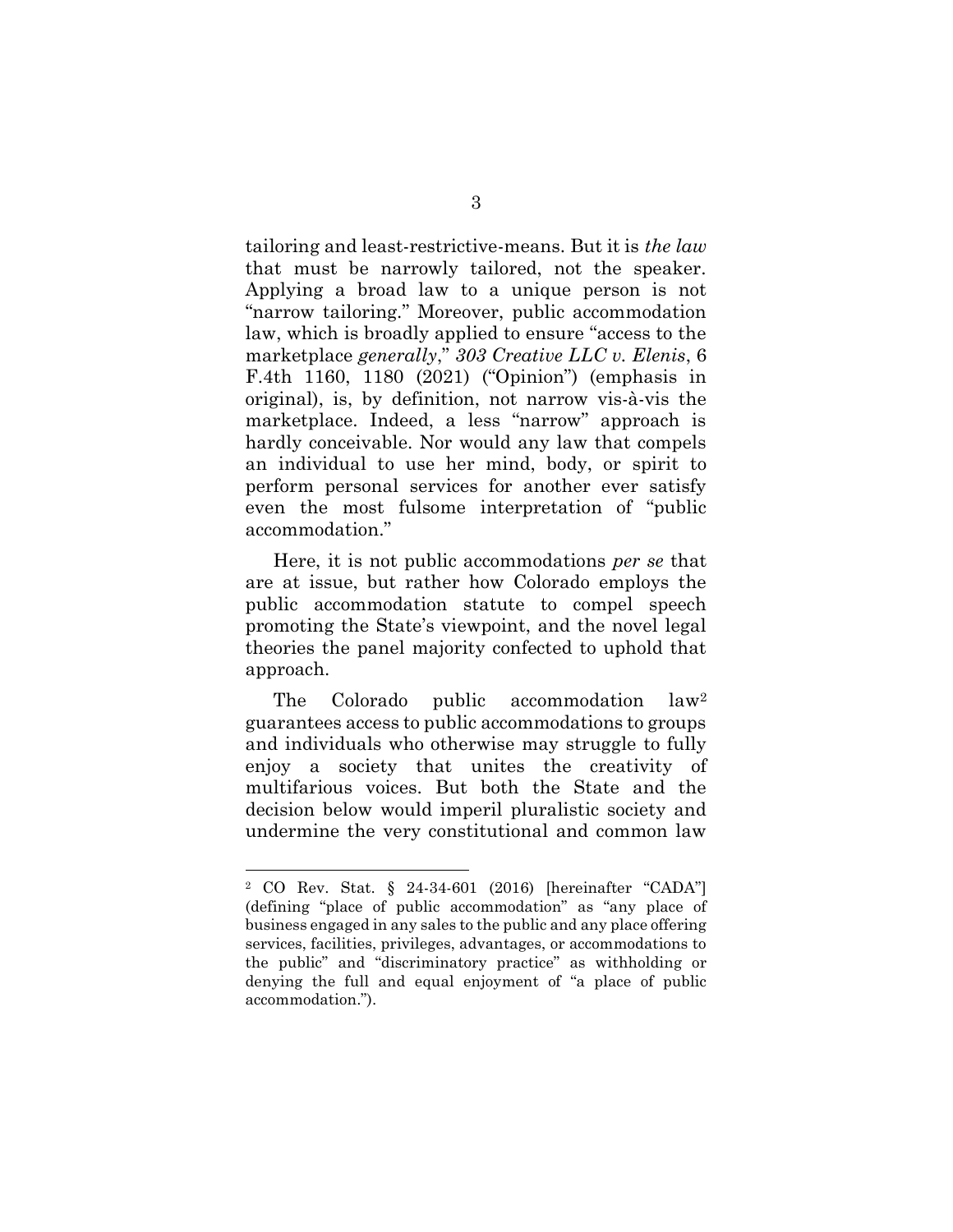doctrines that enable diversity and inclusion in the first place. To reach this result, the panel majority imported antitrust law, opining that an expressive professional's very uniqueness can be used against her on the grounds that she holds a monopoly over the market for herself. If this theory were accepted, it would subsume entire bodies of law regarding paid expression and professional speech and create tension with how monopolies are defined and how market power may be remedied—none of which purport to compel speech.

But perhaps the greatest risk presented by this case is the lack of limiting principle. The panel majority appears to have assumed its holding would apply only in narrow and symmetrical circumstances, such as: providers of service X must also provide service  $X+1$ —where  $+1$  is innocuous and incidental. But that is not the case. Nothing in the panel majority's interpretation requires the speaker to open the door to a specific product or service offering before being compelled to produce custom work on demand. The holding here would invert the relationship between speaker and listener by compelling the speaker to express the viewpoint someone else dictates. The State accepts this interpretation but argues "there is little likelihood" of the message being attributed to the speaker so the speaker is not endorsing any particular viewpoint. "Endorsement," of course, is not the test for whether compelled speech can be squared with the Constitution.

The profusion of novel doctrines littered throughout the opinion and promoted by the State provides hazardous entree for creative litigants bent on furthering public policy through individualized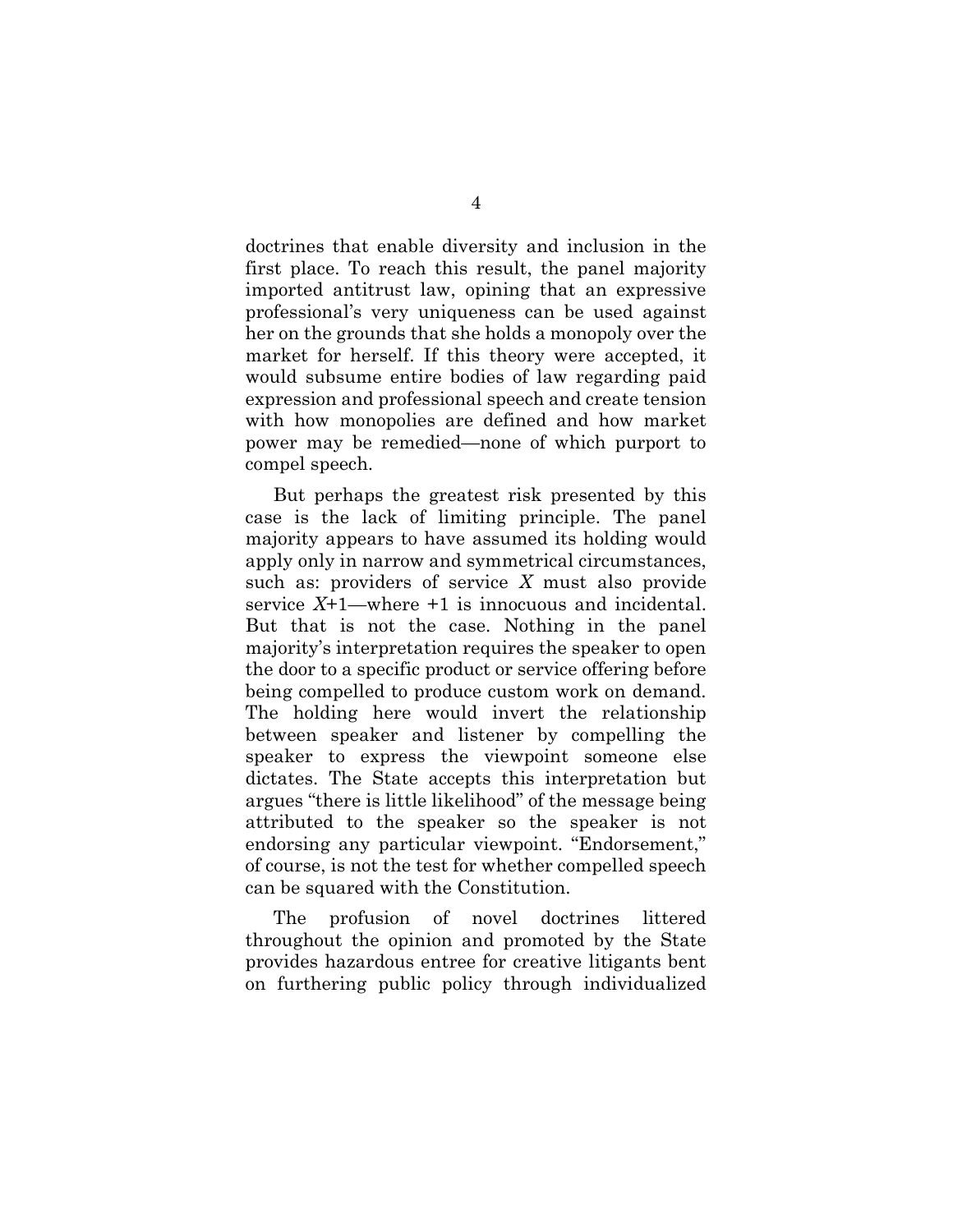demands for compliance from anyone who does not bend the knee and profess their creed. The remedy to compulsion is simple: public accommodation law cannot be interpreted contrary to the First Amendment to convert a speaker into a public accommodation or to compel the creation of expressive products or services.

#### ARGUMENT

### I. COMPELLED SPEECH ENJOYS THE HIGHEST CONSTITUTIONAL PROTECTION.

Requiring 303 Creative to produce creative work with which it disagrees would be compelled speech that is both content-based and viewpoint-specific, targeting only those who disagree with the State's view. Opinion, 6 F.4th at 1178 ("Eliminating such ideas is CADA's very purpose."). As such, it is fundamentally at odds with the First Amendment. "Compelling individuals to mouth support for views they find objectionable violates that cardinal constitutional command, and in most contexts, any such effort would be universally condemned." Janus v. Am. Fed'n of State, Cnty, & Mun. Emps, Council 31, 138 S. Ct. 2448, 2463 (2018).

The burden falls squarely on the government to rebut the presumption that discrimination against speech due to its message is unconstitutional. Rosenberger v. Rector & Visitors of Univ. of Va., 515 U.S. 819, 828–29 (1995). When the government targets "particular views taken by speakers on a subject, the violation of the First Amendment is all the more blatant." Id. at 829. And "[t]his Court's precedents do not permit governments to impose content-based restrictions on speech without persuasive evidence of a long (if heretofore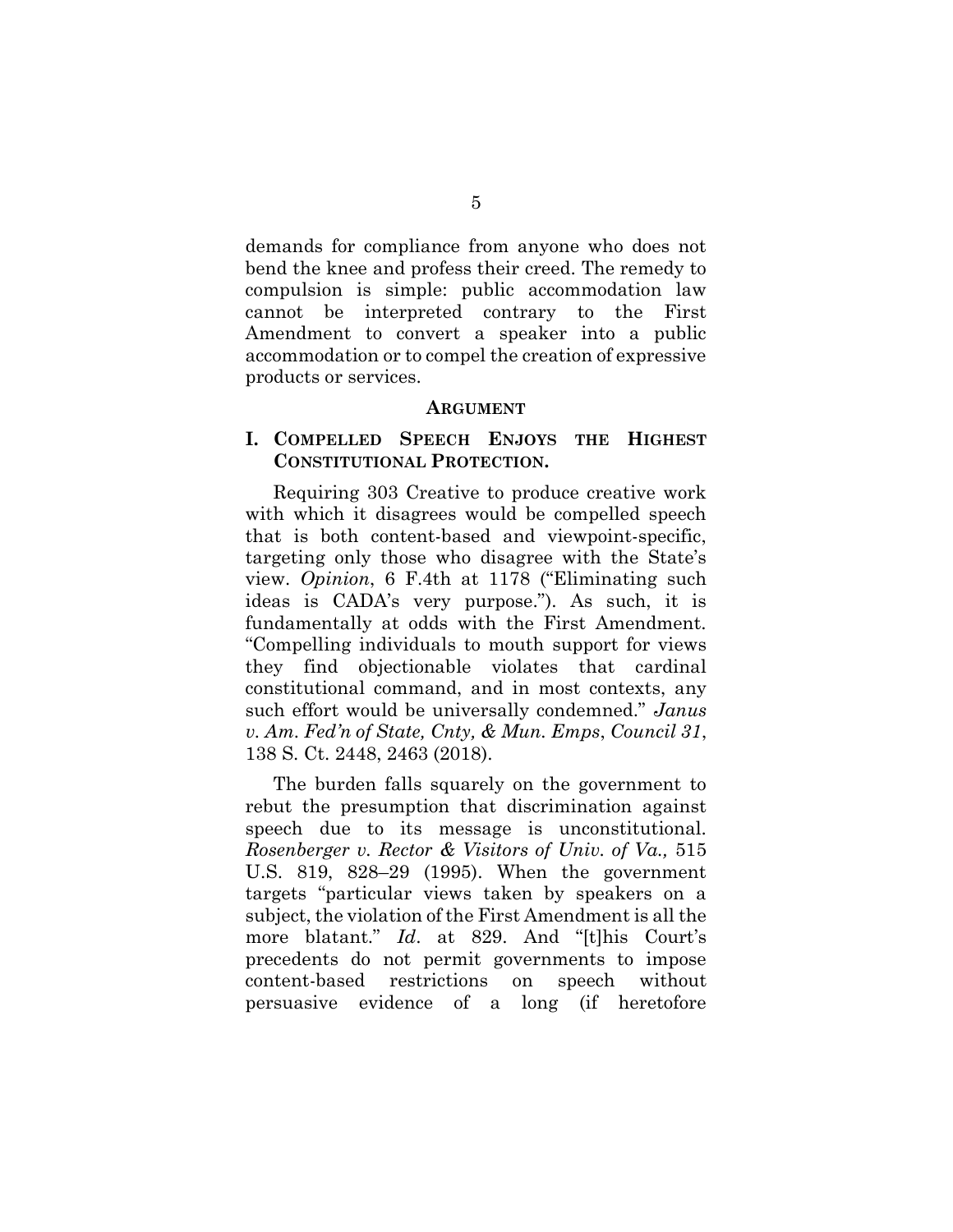unrecognized) tradition to that effect." Nat'l Inst. of Family & Life Advocates v. Becerra, 138 S. Ct. 2361, 2372 (2018) (cleaned up).

To carry its burden of showing the infringement "is justified by a compelling government interest and is narrowly drawn to serve that interest," the "State must specifically identify an actual problem in need of solving . . . and the curtailment of free speech must be actually necessary to the solution." Brown v. Entm't Merchants Ass'n, 564 U.S. 786, 799 (2011) (cleaned up). Here the issue is compelled rather than restricted speech, but the principle is at least as strong: "where the State's interest is to disseminate an ideology, no matter how acceptable to some, such interest cannot outweigh an individual's First Amendment right to avoid becoming the courier for such message." Wooley v. Maynard, 430 U.S. 705, 717 (1977).

The State has identified no long tradition of compelling speech. The State, likewise, while asserting an historical problem regarding access to public accommodations, has not identified any "actual problem in need of solving" regarding custom web design or any other expressive activity that would require one speaker to mouth the words of another. Nor has the State demonstrated that compelling speech by creative professionals would improve the asserted access problem rather than make it worse by driving creative professionals from the market for custom design services.3 Indeed, the State's action

<sup>3</sup> The Court of Appeals referenced amici who argued that enforcing this interpretation of CADA would reduce market access. The court found that argument "beside the point" because the issue was not access to the competitive market, but rather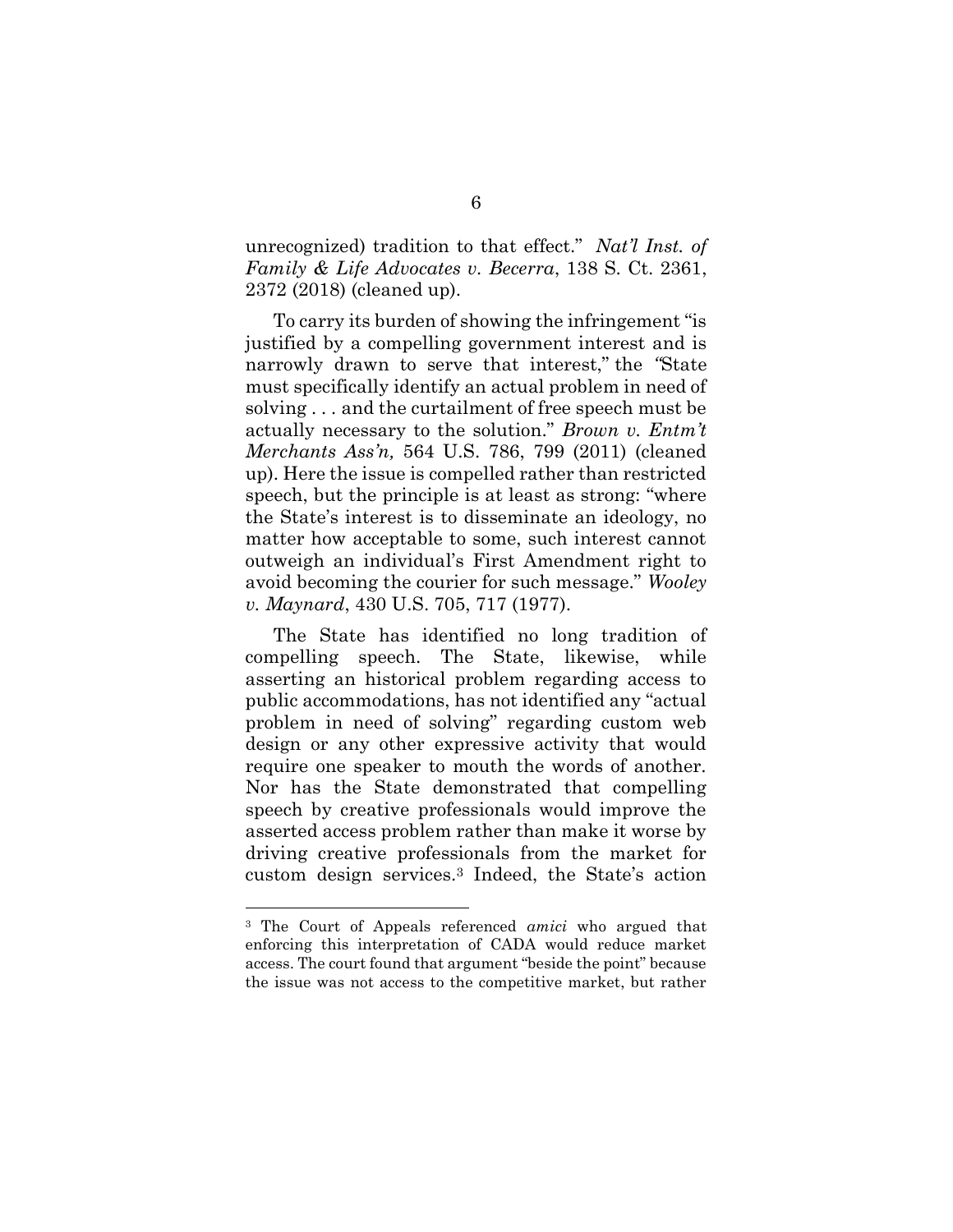here, which has deprived the market of access to *any* wedding website design by 303 Creative during the six years this litigation has been ongoing, rebuts its asserted interest in expanding access to this individual speaker.

Accordingly, this novel application of compelled speech lacks any of the stringent requirements to carve out an exception from First Amendment protections and compel delivery of a message the State wants to send.

### II. THE FIRST AMENDMENT CANNOT BE NEUTERED BY CHARACTERIZING SPEECH AS COMMERCIAL ACTIVITY.

The principle on which this case must be decided indeed the entirety of the State's argument—hinges on whether the indubitable protection of paid expression can by neutered by displacing the First Amendment with commercial law.

Economic regulation that targets speech is not new, whether directly through prior restraints on publishing, indirectly through taxation, or by expansive application of the doctrine of professional speech.

> As early as 1644, John Milton, in an 'Appeal for the Liberty of Unlicensed Printing,' assailed an act of Parliament which had just been passed providing for

access to this individual speaker. Opinion, 6 F.4th at 1180. This framing turns the only possible justification for compelling speech on its head by disregarding the asserted "problem in need of solving," i.e., access to public accommodations, in favor of a hypothetical problem of compelling speech that no public has ever accessed.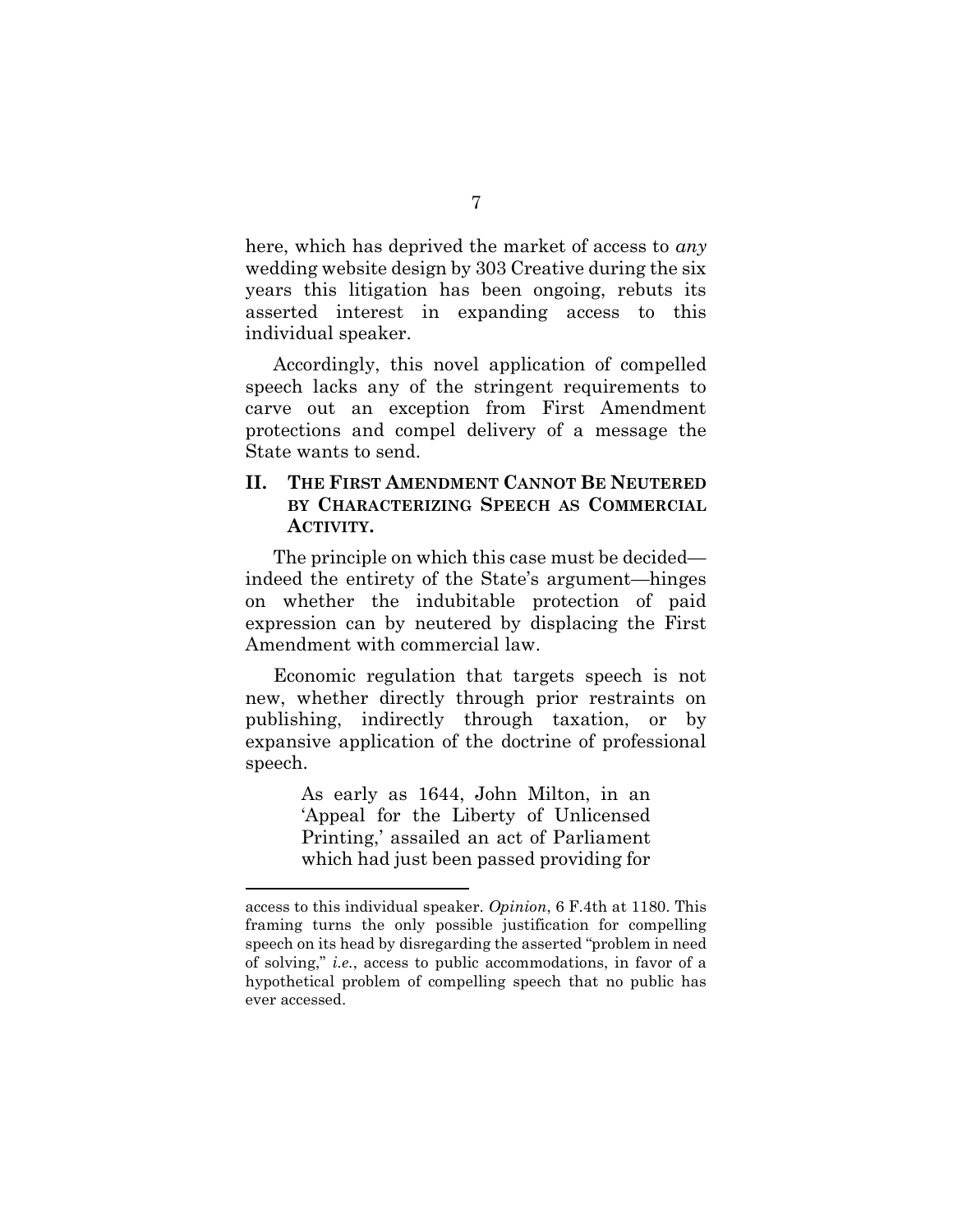censorship of the press previous to publication. He vigorously defended the right of every man to make public his honest views 'without previous censure'; and declared the impossibility of finding any man base enough to accept the office of censor and at the same time good enough to be allowed to perform its duties.

Grosjean v. Am. Press Co., 297 U.S. 233, 245–46 (1936). Labeling a regulation "economic" cannot defeat speech protections. Id. at 240–41, 250 (invalidating a surcharge tax on gross advertising receipts of newspapers as a "calculated device . . . to limit the circulation of information to which the public is entitled."). By contrast, commercial enterprises supporting freedom of conscience have been with us from the beginning. Indeed, the Pilgrims themselves were both a for-profit enterprise as well as a venture to exercise what would later become religious freedoms protected by the First Amendment.<sup>4</sup>

#### A. Waiver of Constitutional Rights Cannot Be a Condition of Doing Business.

The State argues CADA merely regulates a licensed business. But whether a business is licensed has no bearing on whether the State may limit its speech rights. Nor can the State condition authorization to do business on waiver of constitutional rights. The State may not "deny a

https://pilgrimhall.org/pdf/The\_Plymouth\_Colony\_Patent.pdf.

<sup>4</sup> See generally Peggy M. Baker, The Plymouth Colony Patent: setting the stage, Pilgrim Society & Pilgrim Hall Museum (2007), available at  $\alpha t$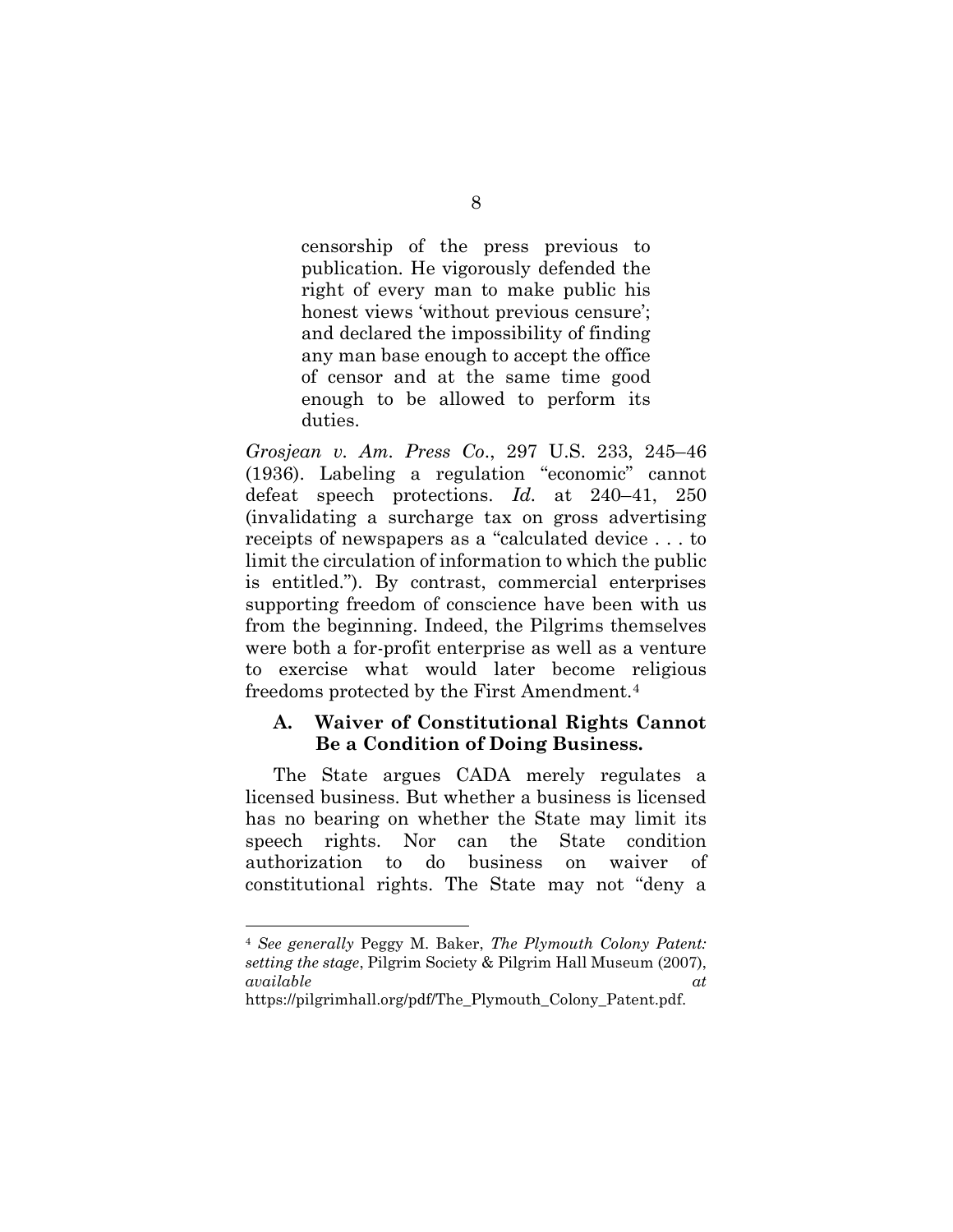benefit to a person on a basis that infringes his constitutionally protected . . . freedom of speech even if he has no entitlement to that benefit." United States v. Am. Libr. Ass'n, Inc., 539 U.S. 194, 210 (2003) (cleaned up). See also Frost v. R.R. Comm'n of State of Cal., 271 U.S. 583, 593–600 (1926) (collecting cases holding a state may not impose conditions repugnant to the Constitution and laws of the United States on grants of authority to do business in a state). There is no question here that Colorado could not gratuitously compel 303 Creative to speak. Accordingly, it cannot use its licensing power to indirectly compel it to do so, for "government cannot accomplish through threats of adverse government action what the Constitution prohibits it from doing directly." Biden v. Knight First Amend. Inst. at Columbia Univ., 141 S. Ct. 1220, 1226 (2021) (Thomas, J. concurring).

Here, the State demands a general waiver of speech rights as a condition of doing business in the state. This unconstitutional condition is broad and pervasive because the creative speech the State seeks to compel is hopelessly vague and speculative. Unlike disclosure regimes that require a business to disclose "purely factual and uncontroversial information about the terms under which . . . services will be available," Zauderer v. Off. of Disciplinary Couns. of Supreme Ct. of Ohio, 471 U.S. 626, 651 (1985), here, the compelled speech is neither "purely factual" and "uncontroversial," nor "terms under which services will be available." Rather, the compulsion applies to bespoke services resulting from a creative process engaged afresh for each client.

No compulsive law could ever be narrowly tailored to speech that has not yet been conceived. Instead, the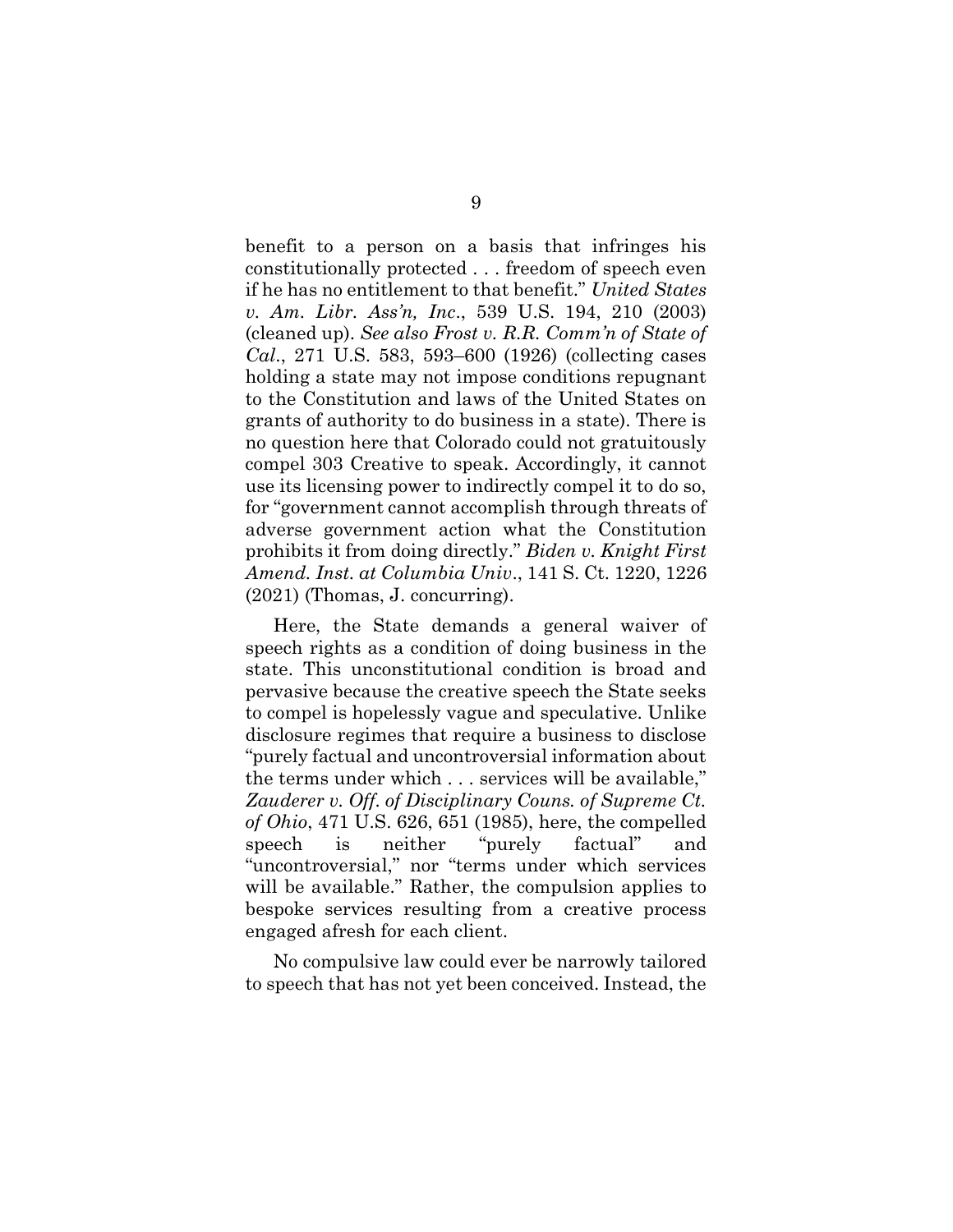law acts as a waiver of future right to decline, not just delivery of any message, but also the private creative thought process necessary to craft a message promoting beliefs the artist disavows. In that sense the waiver goes further than the compulsory salutation of the American flag deemed unconstitutional in Barnette, by first compelling thought before downstream speech even comes into play. Board of Education v. Barnette, 319 U.S. 624, 641 (1943).

#### B. Commercial Trappings do not Strip Creative Professionals of First Amendment Protection.

This Court has recognized that underlying the commercial trappings of a business enterprise are individual human beings whose rights must be protected. As the Court noted in Burwell v. Hobby Lobby Stores, Inc., even where the corporate form is used, the rights of human beings are at stake:

> A corporation is simply a form of organization used by human beings to achieve desired ends. An established body of law specifies the rights and obligations of the people (including shareholders, officers, and employees) who are associated with a corporation in one way or another. When rights, whether constitutional or statutory, are extended to corporations, the purpose is to protect the rights of these people.

573 U.S. 682, 706–07 (2014). See also Citizens United v. Federal Election Com'n, 558 U.S. 310, 365 (2010) (recognizing speech rights of speakers with a corporate identity).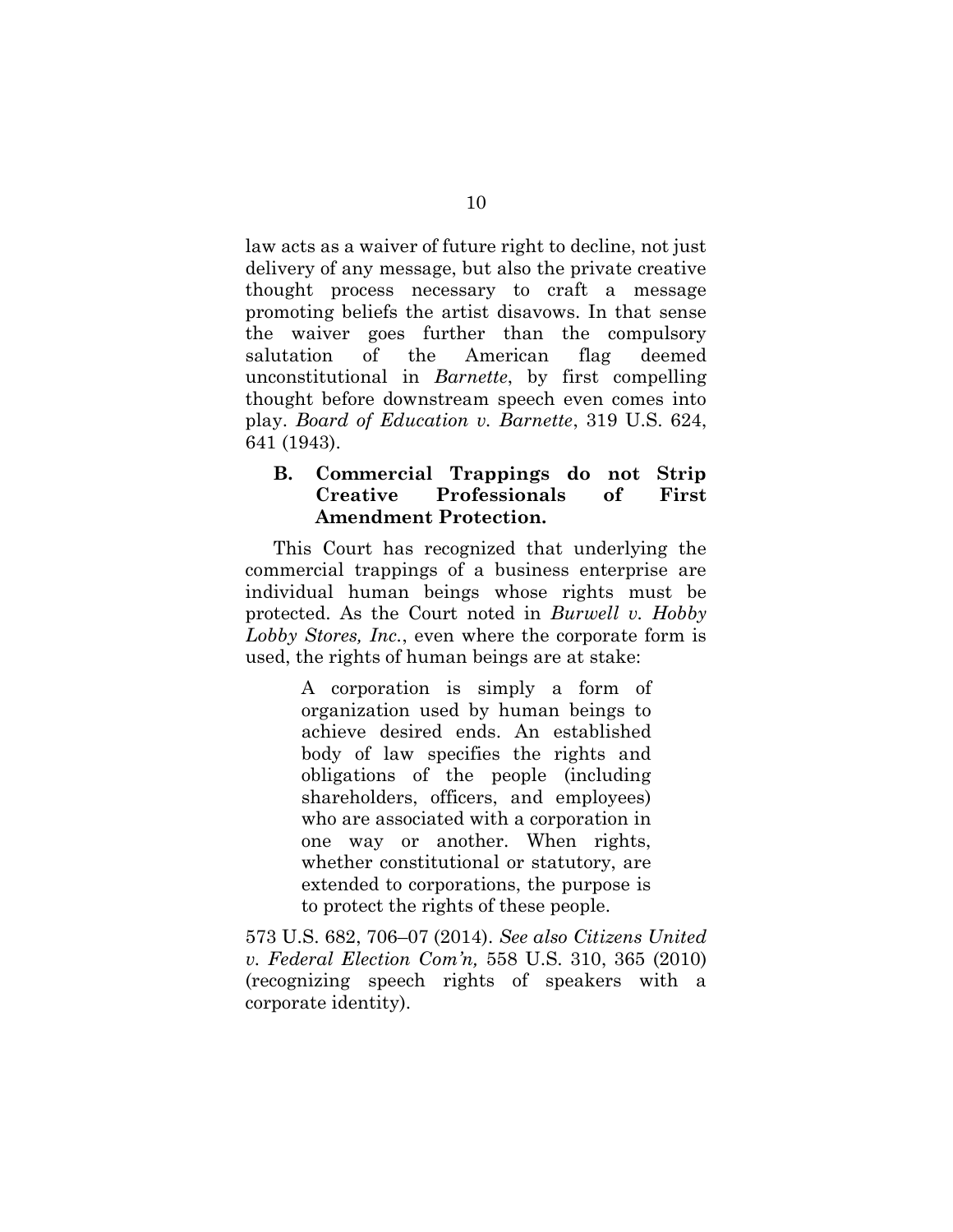The panel majority recognized the profit motive does not "transform Appellants' speech into 'commercial conduct,'" and admitted strict scrutiny should apply. Opinion, 6 F.4th at 1177. Nevertheless, this nod to the appropriately high legal standard was nullified by equating speech with commercial accommodations, such as hotels, to check the box on state interest without further analysis. Opinion. 6 F.4th at 1179 ("[A]lthough the commercial nature of Appellants' business does not diminish their speech interest, it does provide Colorado with a state interest absent when regulating non-commercial activity."). This approach is far afield from the protection of expressive works provided by the First Amendment, which does not allow speech to be simply cloaked within a commercial transaction or a speaker to be diminished to a corporate form to displace the First Amendment with commercial law.

Rather, in examining speech-based offerings, such as movies, this Court has separated the business aspects: "production, distribution, and exhibition . . . conducted for private profit," from the speech element of the movie itself. Joseph Burstyn, Inc. v. Wilson, 343 U.S. 495, 501 (1952). So too for "books, newspapers, and magazines," being "published and sold for profit does not prevent them from being a form of expression whose liberty is safeguarded by the First Amendment." Id. Burstyn is instructive here, because, like CADA, the New York statute that regulated speech was presumably a well-intentioned effort to shield protected qualities—in that case religion—from potential disapprobation: "It is simply this: that no religion . . . shall be treated with contempt, mockery, scorn and ridicule." Id. at 504. But like CADA, it was "far from the kind of narrow exception to freedom of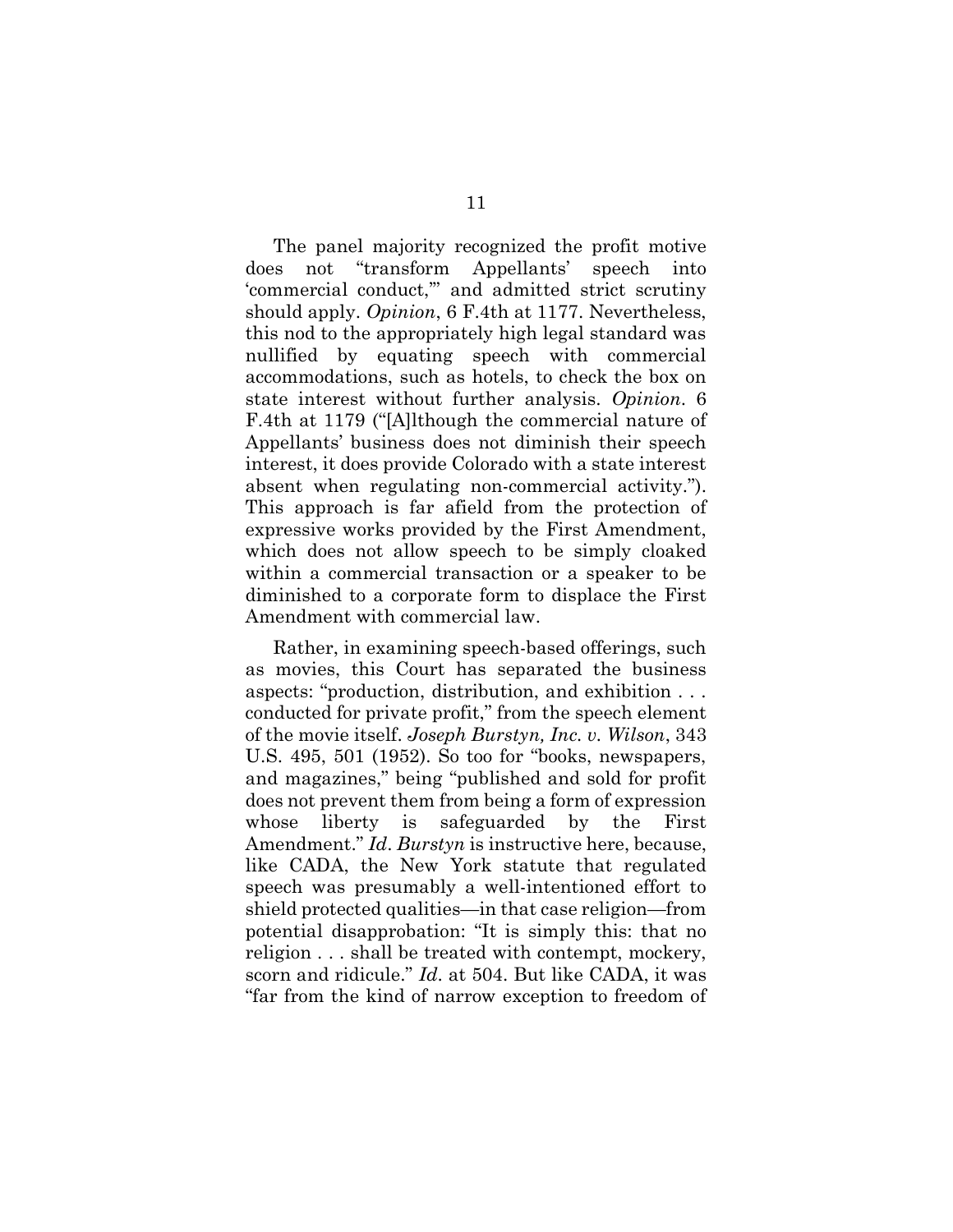expression which a state may carve out to satisfy the adverse demands of other interests of society." Id.

Indeed, the question of whether commercial trappings can be used to excuse regulation of speech has been before this Court many times. Virginia Pharmacy Board v. Virginia Citizens Consumer Council, 425 U.S. 748, 761 (1976) (collecting cases illustrating "speech does not lose its First Amendment protection because money is spent to project it"). Time and again, the Court has focused on the speech element and turned aside attempts to cloak regulation of speech as something else to evade the First Amendment. And yet the font of state attempts to limit or compel speech never seems to run dry.

#### C. Professional Speech is Protected.

Although the notion of "professional speech" speech uttered within a professional relationship or based on expert knowledge or judgment—has been floated as a rationale for excepting speech from full First Amendment protection, "this Court has not recognized 'professional speech' as a separate category of speech." Nat'l Inst. of Family & Life Advocates, 138 S. Ct. at 2371. And speech does not lose its protection merely because it is uttered by professionals. Id. at 2371–72. Indeed, the Court has afforded reduced protection to "professional speech" in only two circumstances: (1) where laws require the disclosure of factual, noncontroversial information within commercial speech; and (2) where conduct is regulated and that conduct incidentally involves speech Id. at 2372. Neither line of precedent applies here.

The first category would apply where, for example, a professional such as a lawyer were required to disclose circumstances in which a client might be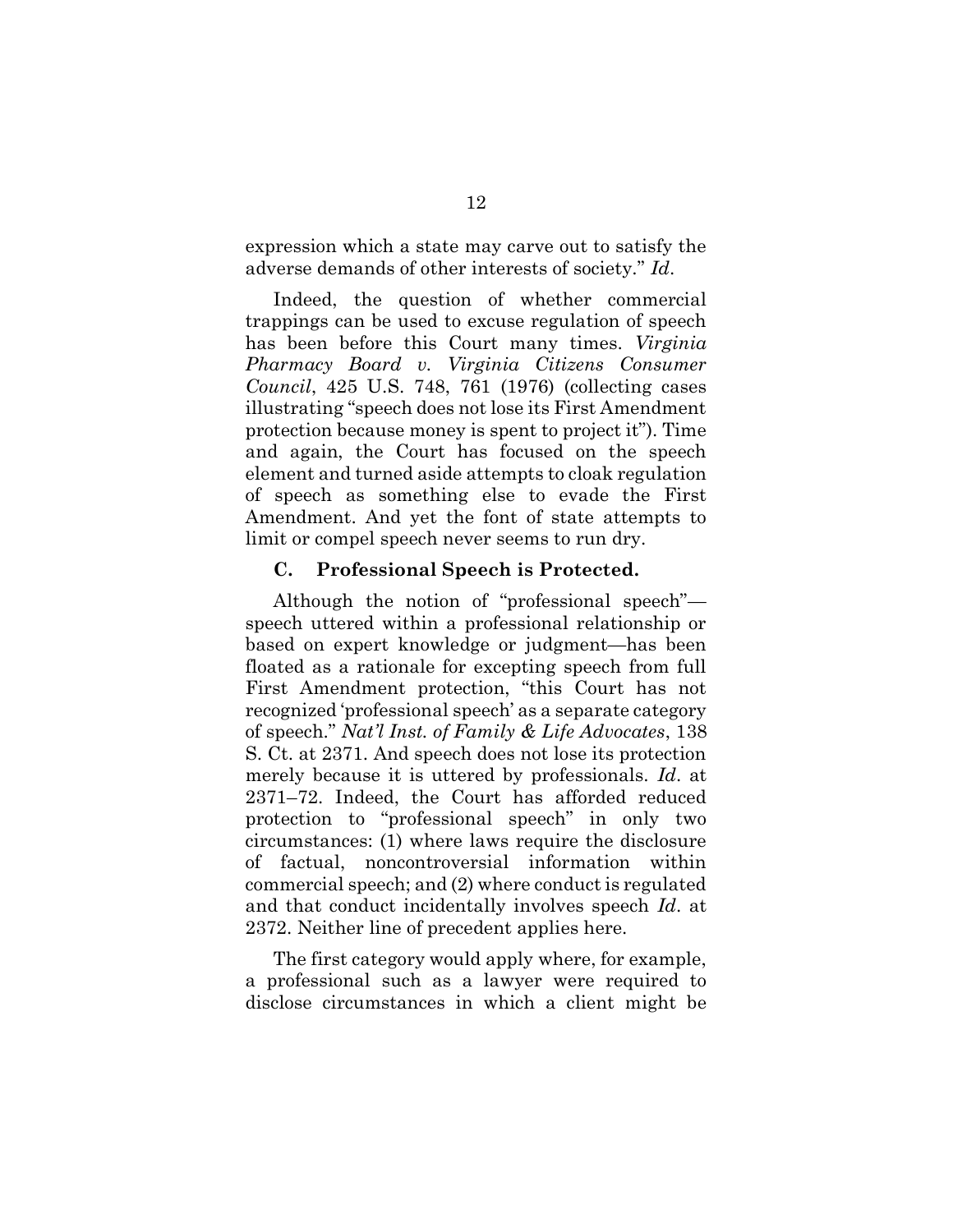required to pay certain fees. Zauderer, 471 U.S. at 651–52. This requirement, when applied to a professional, would be merely a subcategory of generally applicable compelled disclosures in commercial advertising. Id. at 651. There is no such required disclosure of factual information here.

The second category would apply to regulation of conduct that incidentally burdens speech. For example, "nonverbal expressive activity can be banned because of the action it entails, but not because of the ideas it expresses—so that burning a flag in violation of an ordinance against outdoor fires could be punishable, whereas burning a flag in violation of an ordinance against dishonoring the flag is not." R.A.V. v. St. Paul, 505 U.S. 377, 385 (1992). While in other contexts, CADA could apply to nonnonverbal expressive activity, here there is no such regulated behavior. Opinion, 6 F.4th at 1176 ("Appellants' creation of wedding websites is pure speech."). Nor has there been any claim that web design is a regulated activity.

### D. An Imported and Misplaced Theory of Monopoly Regulation Cannot Displace Established Rules Against Compelled Performance.

The panel majority asserted that "due to the unique nature of Appellants' services, this case is more similar to a monopoly. The product at issue is not merely 'custom-made wedding websites,' but rather 'custom-made wedding websites of the same quality and nature as those made by Appellants.' In that market, only Appellants exist." Opinion, 6 F.4th at 1180. The court presented no authority for the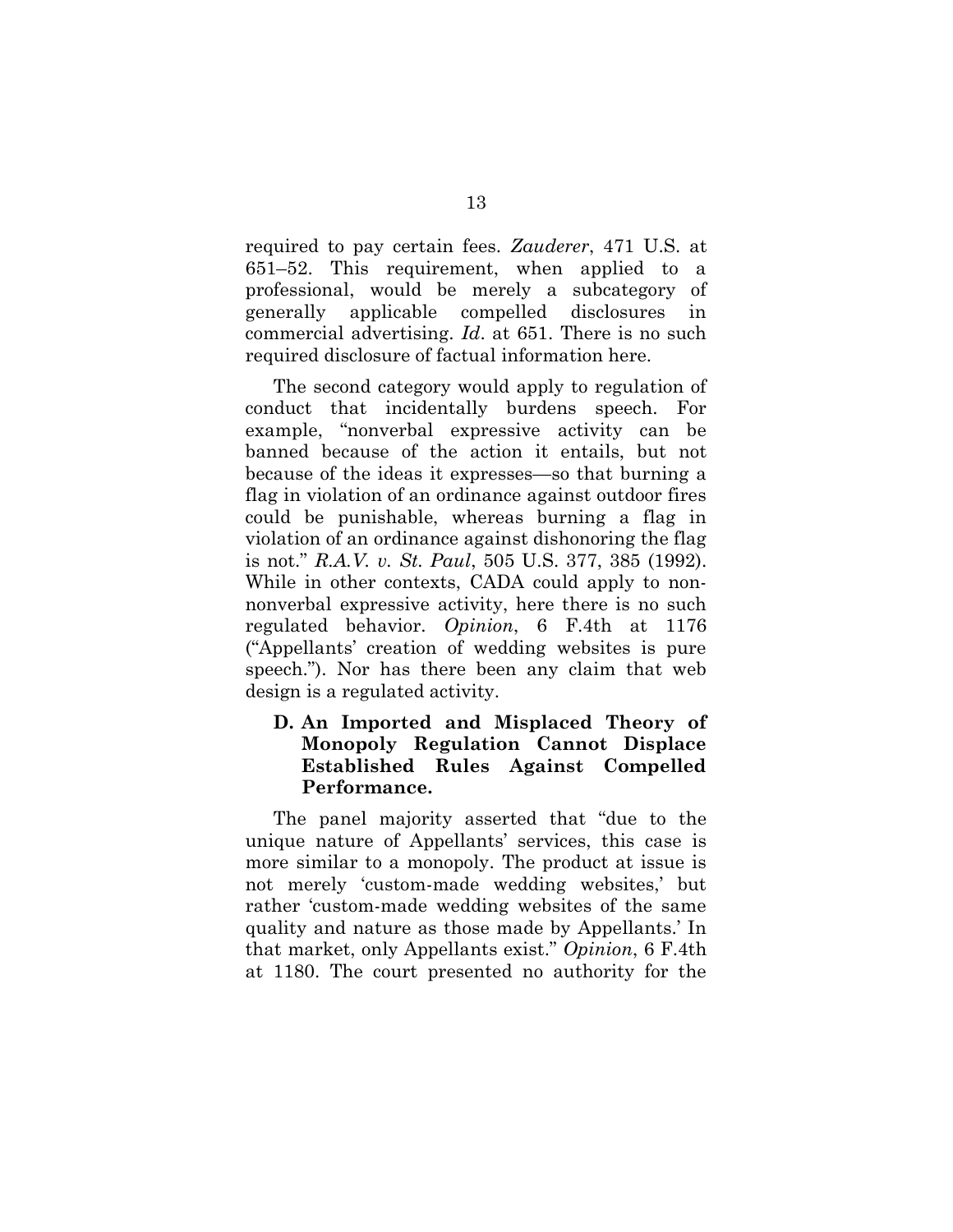novel concept that an individual person or company becomes a monopoly simply because it is unique.

This approach is inconsistent with traditional concepts of monopoly or restraint of trade doctrine, which focus on whether there are viable substitutes for a seller's goods or services. Nat'l Collegiate Athletic Ass'n v. Alston, 468 U.S. 85, 111 (2021). Mere differences between two products does not place them in separate relevant markets—and a customer's preference for a specific product does not automatically render its seller a monopolist.

Moreover, whether a creator has a limited monopoly over a particular creation does not determine market power, negate the creator's right to control the creation, or limit the creator's personal autonomy. For example, the Constitution grants Congress the power to issue patents and copyrights.<sup>5</sup> These government-sanctioned monopolies over unique creations demonstrate longstanding common law and constitutional support for recognizing and upholding a creator's right to control her own work even where it does not carry the additional protection provided by the First Amendment for speech. And where there is such First Amendment protection, there is no tension between the clauses, with each adding to the protections enjoyed by the author. "The Copyright Clause and First Amendment were adopted close in time. This proximity indicates that, in the Framers' view, copyright's limited monopolies are

<sup>5</sup> U.S. Const. Art. I, § 8 ("To promote the Progress of Science and useful Arts, by securing for limited Times to Authors and Inventors the exclusive Right to their respective Writings and Discoveries").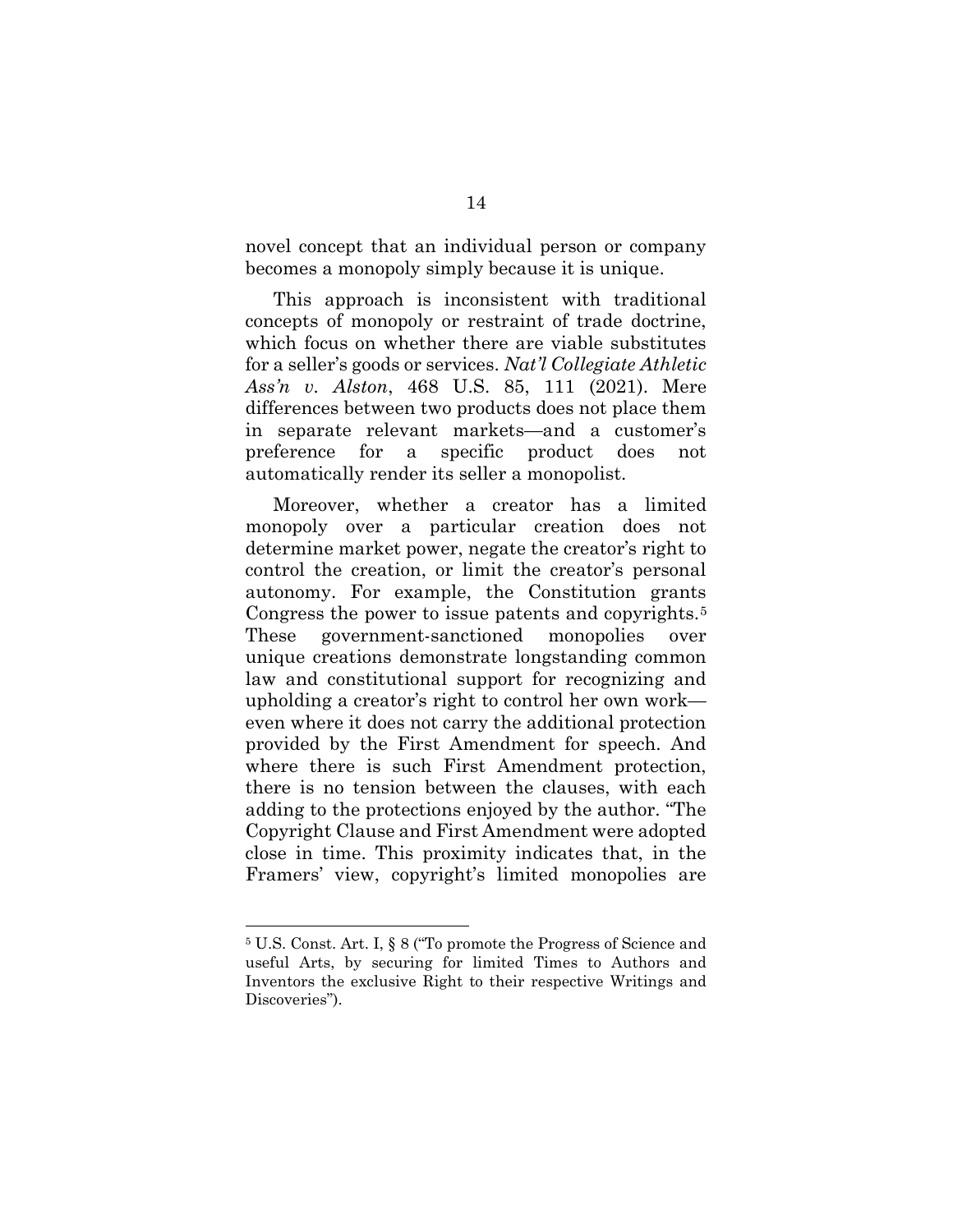compatible with free speech principles." Eldred v. Ashcroft, 537 U.S. 186, 219 (2003).

These individualized monopoly grants do not "necessarily confer market power" that would allow a court to dispense with proving market power. Illinois Tool Works Inc. v. Indep. Ink, Inc., 547 U.S. 28, 45–46, (2006) ("Congress, the antitrust enforcement agencies, and most economists have all reached the conclusion that a patent does not necessarily confer market power upon the patentee. . . . therefore . . . the plaintiff must prove that the defendant has market power.").

So while 303 Creative may be unique in some ways, there is no indication it has market power—and without it, how could its refusal to deal have any effect beyond costing it a customer? The free market will rapidly address profitable unmet market demands, especially where, as here, the service could be provided from any corner of the globe.

To be sure, as the Court of Appeals argued, "[i]t is not difficult to imagine the problems created where a wide range of custom-made services are available to a favored group of people, and a disfavored group is relegated to a narrower selection of generic services." Opinion, 6 F.4th at 1181 (emphasis added). But this is not such a case. Nor is there any showing that any "disfavored group has been or will be relegated to a narrow selection of generic services." Instead, as noted by the dissent, the decision below "premises this argument on the idea (novel to the First Amendment) of a 'monopoly of one,' . . . justifying regulation of a market in which 'only [Ms. Smith] exist[s].'" Opinion, 6 F.4th at 1204 (Tymkovich, C. J., dissenting).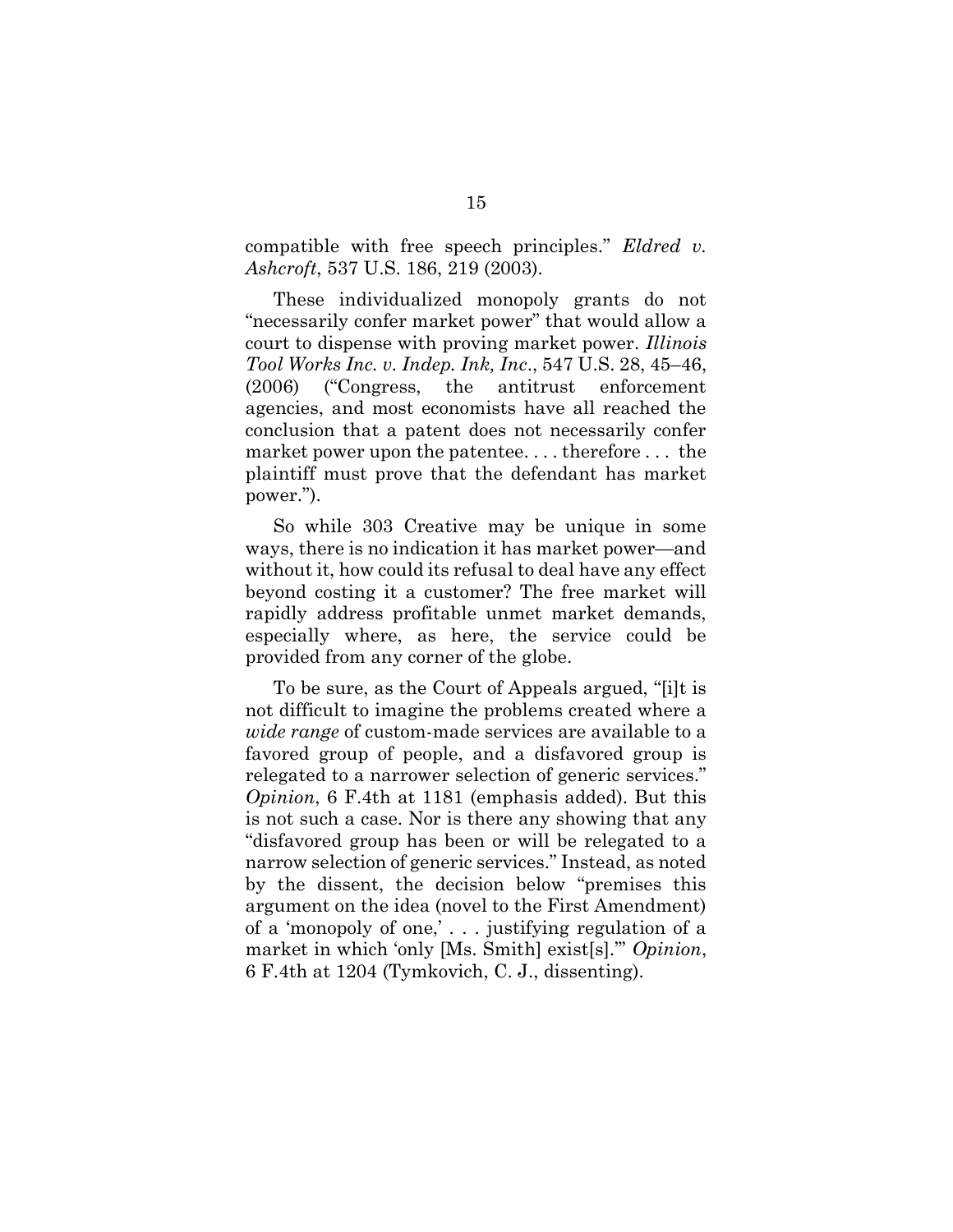Just as the parade in  $Hurley$ , was unique<sup>6</sup> and was "an enviable vehicle for the dissemination" of certain views, this, "without more, [fell] far short of supporting a claim that petitioners enjoy an abiding monopoly of access to spectators." Hurley v. Irish-Am. Gay, Lesbian & Bisexual Grp. of Bos., 515 U.S. 557, 577–78 (1995). The notion that any individual speaker is a monopoly of one that must be busted is inconsistent with trade law, the Patent and Copyright Clauses, and common sense, and threatens the speech rights of anyone with an enviable vehicle for delivering their message.

#### III. RENDERING A PERSON AN ACCOMMODATION NULLIFIES ANY LIMITING PRINCIPLE ON GOVERNMENT REGULATION OF EXPRESSIVE ENTERPRISE.

CADA declares it unlawful to refuse "to an individual or a group, because of disability, race, creed, color, sex, sexual orientation, marital status, national origin, or ancestry, the full and equal enjoyment of the goods, services, facilities, privileges, advantages, or accommodations of a place of public accommodation." CO Rev. Stat.  $\S$  24-34-601(2)(a) (2016). This protection most naturally would be read, to protect people and not to compel the design of new

<sup>6</sup> Indeed, every year since 1947, when the mayor granted authority to the South Boston Allied War Veterans Council to organize and conduct parade, the Council has applied for and received a permit for the parade. No other applicant has ever applied for the permit. 515 U.S. at 560–61.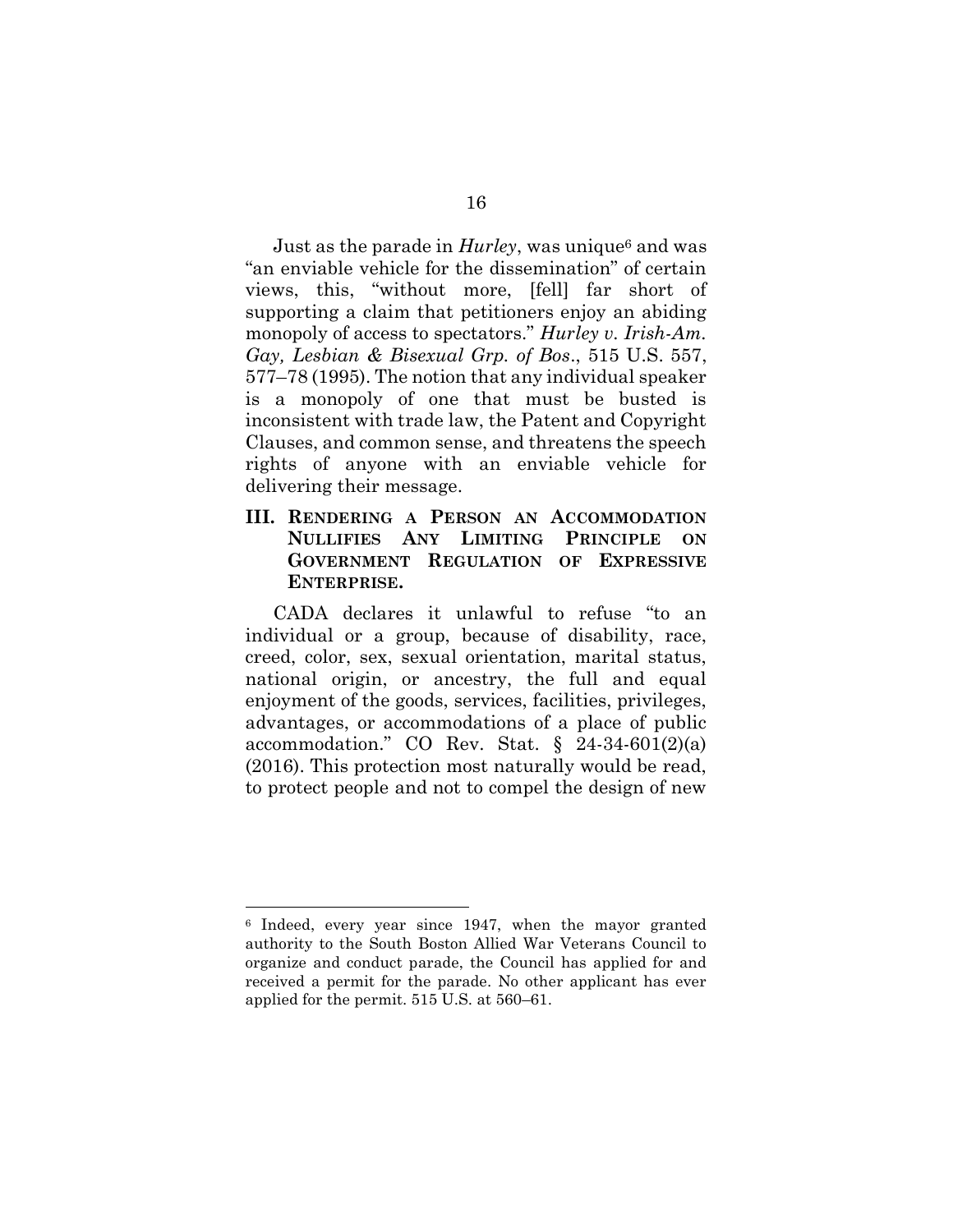products or services.7 Read in such a light, CADA has built-in limits. The panel majority bypassed this natural limitation by conflating the artist with the public accommodation and conflating the customer with the product. The State, likewise, argues an individual artist may be regulated as a common carrier, BIO at 24–25, and there is no difference between a customer and what the customer purchases. BIO at 26.

Moreover, the panel majority appears to presume symmetry among services—or at least causation independently triggered by the artist—that would limit compelled creation to mirror-image services of voluntarily offered services. But there is nothing in the decision below that places any such limit on demands for new services. This lack of limiting principle should doom the theory.

### A. People Cannot be Conflated With Places and Things.

### 1. An Artist is Not a Common Carrier or a Public Accommodation.

The State argues "public accommodations laws serve as a modern regulatory counterpart to the common carrier principle adopted at common law requiring businesses to serve all comers." BIO at 24– 25. The State is wrong. Public accommodation laws and common carrier laws both have venerable common law histories that predate the Revolution and have informed commercial regulation in this country

<sup>7</sup> The similar statutory provision in Hurley, protected access to public accommodations but did not covert speakers into couriers of specified viewpoints. 515 U.S. at 578.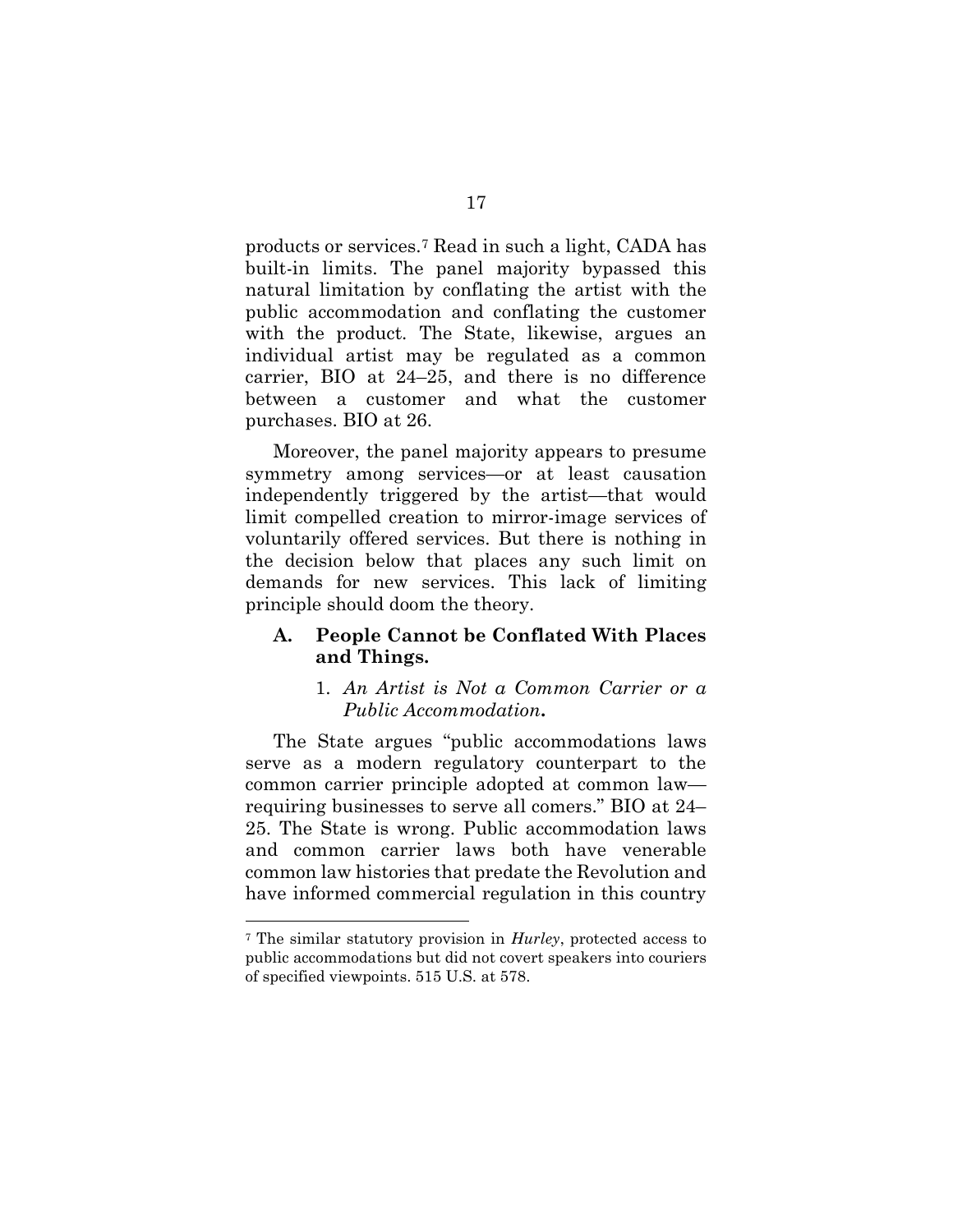since the founding. Both have nothing whatsoever to do with compelling an individual to speak and neither status can be unilaterally imposed on a business that does not hold itself out as such.

Public accommodations, far from being a newfangled invention of regulatory law, have a long history. And while the exact contours of the definition of public accommodation and which types of businesses the term includes have been the subject of dispute, certain types of businesses, such blacksmiths and inns, have been seen as "public accommodations." See De Wolf v. Ford, 86 N.E. 527, 529 (N.Y. 1908) ("For centuries it has been settled in all jurisdictions where the common law prevails that the business of an innkeeper is of a quasi public character, invested with many privileges, and burdened with correspondingly great responsibilities[.]"); Joseph William Singer, No Right To Exclude: Public Accommodations and Private Property, 90 Nw. U.L. Rev. 1283, 1321 (1996) (citing Lord Holt's opinion in Lane v. Cotton, 88 Eng. Rep. 1458 (K.B. 1701) for the proposition that blacksmiths have been identified as having a duty to serve the public).

By contrast, places of public amusement have generated a saga of hot debate over whether they have a duty to accept all comers. See, e.g., Alfred Avins, What is a Place of "Public" Accommodation?, 52 Marq. L. Rev. 1, 6–8 (1968) (providing overview of English law relating to theaters, public dance-halls, music halls, and skating rinks and the changes wrought by the Civil Rights Act of 1875 and related legal developments). But "under English and Commonwealth law, a tavern, bar, restaurant, refreshment stand, licensed public-house where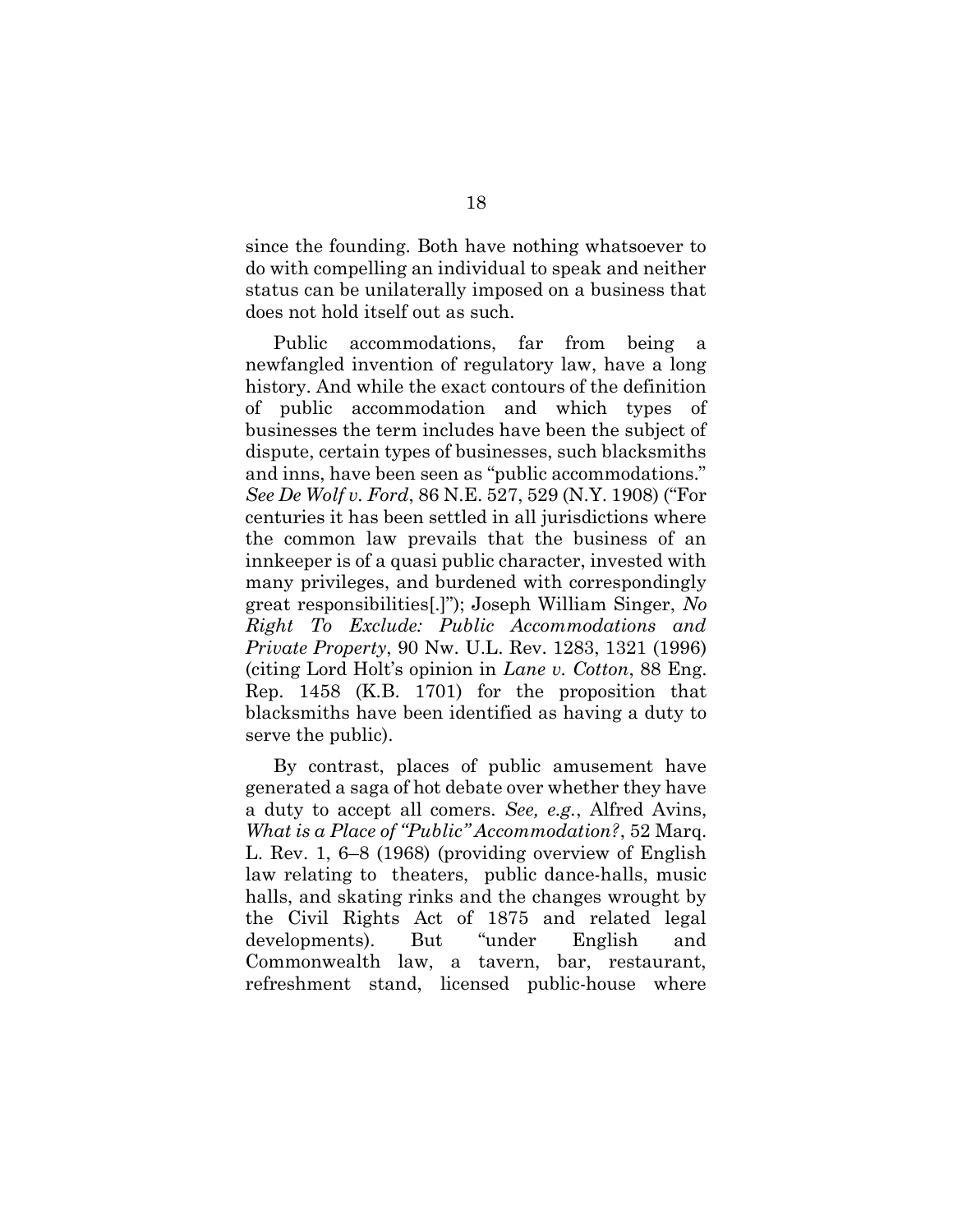liquor is sold by the drink, or other shop selling food or drink for consumption on the premises is not an inn, and the owner has the legal right to refuse service to anyone and ask them to leave. The same rule is true in American law." Id. at 3 (citing State v. Brown, 212 P. 663 (Kan. 1923)). Thus, while the common law did not provide a hard-edged definition of public accommodations, certain similarities pertained, such as reliance by travelers on inns and blacksmiths to ensure their safety. See id. at 5; Singer, 90 Nw. U.L. Rev. at 1292 ("[N]ecessity required special obligations to protect travelers from hardship when they had no place to sleep at night and were vulnerable to bandits on the highways.").

Modern statutes, such as CADA, have extended the definition of public accommodation to a variety of businesses, facilities, and locations.8 But such definitions do not purport to lump human beings regardless how creative—into the notion of a public accommodation.

<sup>8</sup> Under CADA, place of public accommodation incudes, but is not limited to "any business offering wholesale or retail sales to the public; any place to eat, drink, sleep, or rest, or any combination thereof; any sporting or recreational area and facility; any public transportation facility; a barber shop, bathhouse, swimming pool, bath, steam or massage parlor, gymnasium, or other establishment conducted to serve the health, appearance, or physical condition of a person; a campsite or trailer camp; a dispensary, clinic, hospital, convalescent home, or other institution for the sick, ailing, aged, or infirm; a mortuary, undertaking parlor, or cemetery; an educational institution; or any public building, park, arena, theater, hall, auditorium, museum, library, exhibit, or public facility of any kind whether indoor or outdoor." CO Rev. Stat. § 24-34-601 (2016).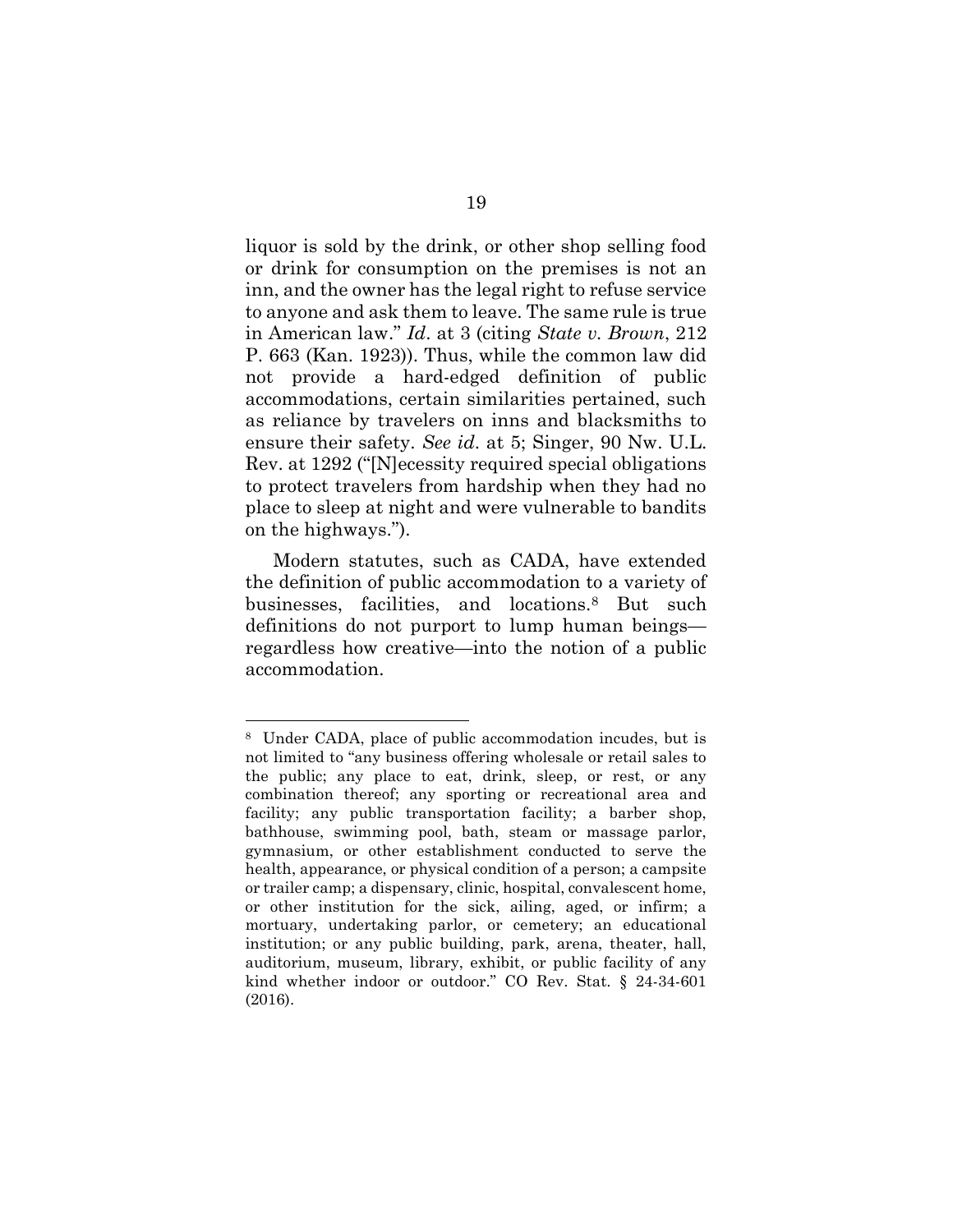Similarly, the common law understanding of common carrier status has distinct characteristics that apply only to certain types of enterprises, such as ferries, railways, and carters, each of which carries goods or persons for hire, generally, though not necessarily, based on a posted fare. Interstate Com. Comm'n v. Baltimore & O. R. Co., 145 U.S. 263, 275 (1892) ("the principles of the common law applicable to common carriers . . . demanded little more than that they should carry for all persons who applied, in the order in which the goods were delivered at the particular station, and that their charges for transportation should be reasonable. It was even doubted whether they were bound to make the same charge to all persons for the same service."). Common carrier status conferred certain duties not applicable to private carriers. For example, "[i]t was long ago settled that common carriers of goods 'are liable for the loss of goods entrusted to their care, in all cases, except where the loss arises from the act of God, the enemies of the state, or the default of the party sending them." Hunt v. Clifford, 209 A.2d 182, 183–84 (Conn. 1965) (cleaned up). "This same standard of care was extended to common carriers of passengers except that it was necessarily made less rigorous because . . . [common carriers] have not the same absolute controul [sic] over passengers, that they have over goods entrusted to their care." Id. at 184 (cleaned up).

These extended duties, which do not apply to private party contracts, limit government's ability to impose common carrier designation involuntarily or by fiat. Frost, 271 U.S. at 593 ("the power to compel a private carrier to assume against his will the duties and burdens of a common carrier, the state does not possess."). Moreover, any attempt by a state to do so,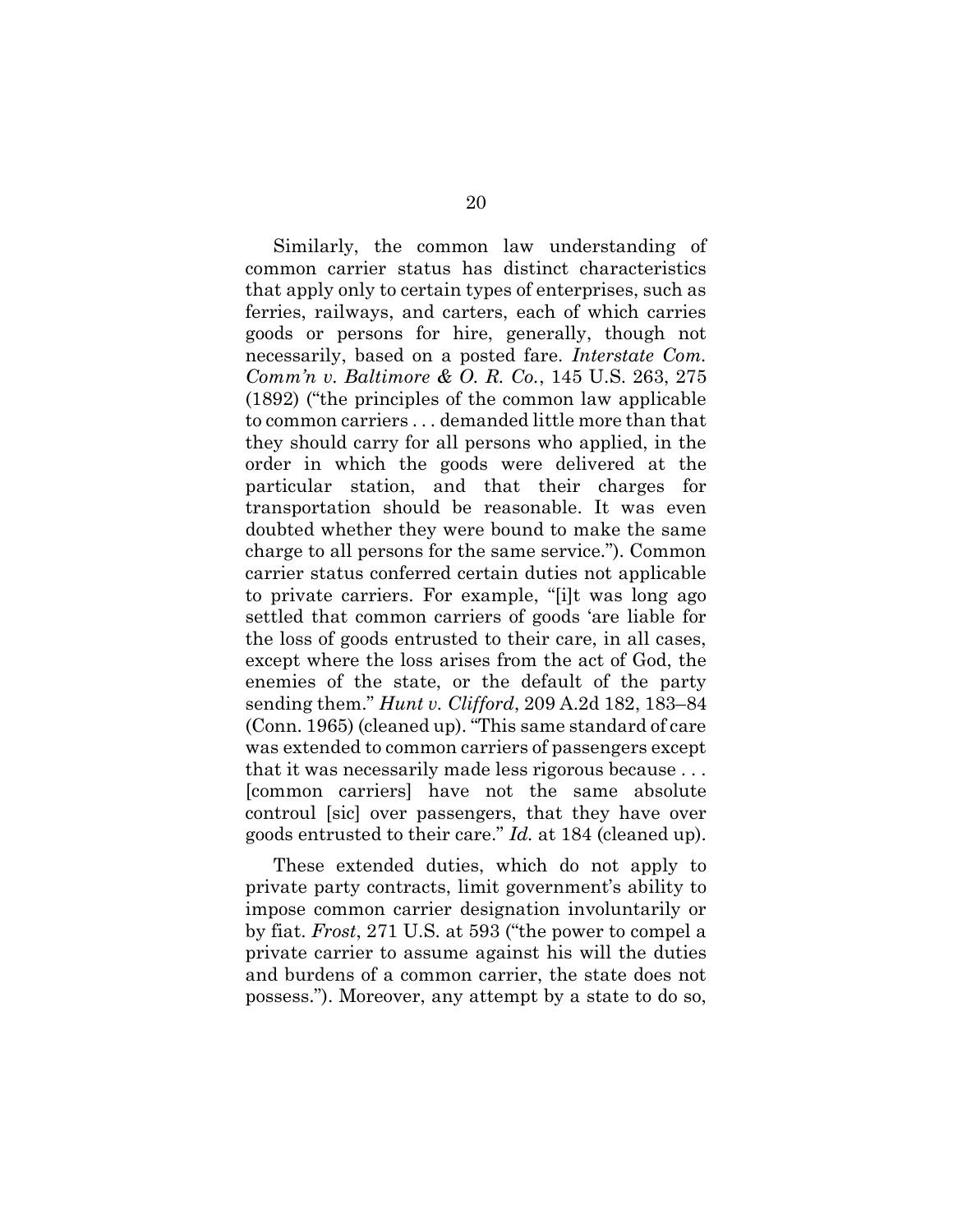implicates the constitutional rights of the carrier. See id. at 592 ("[C]onsistently with the due process clause of the Fourteenth Amendment, a private carrier cannot be converted against his will into a common carrier by mere legislative command."); Michigan Pub. Utilities Comm'n v. Duke, 266 U.S. 570 (1925) (statute making persons transporting property over public highways common carriers violated due process rights of private carriers).

Nor does common carrier status automatically adhere based on the type of service. Bus service, for example, may be provided as a common carrier, but not if its services are limited to certain passengers, such as students. See, e.g., Hunt, 209 A.2d at 183 ("A common carrier of passengers undertakes to carry for hire, indiscriminately, all persons who may apply for passage, provided there is sufficient space or room available and no legal excuse exists for refusing to accept them. Since passengers were not accepted on this school bus indiscriminately but were restricted to pupils embraced in the contract of transportation, the bus was not being operated as a common carrier of passengers.").

Notably, common carriers have limited duties, which do not include carrying traffic to any place the customers demand if outside the carrier's regular offerings or granting access for purposes outside its regular terms. Passengers on a train, for example, cannot demand to be taken to a different destination than the destinations served by the railway. Nor must all comers be allowed to enter a train station and stay there if they do not have a ticket. See, e.g., Harris v. Stevens, 31 Vt. 79 (1858).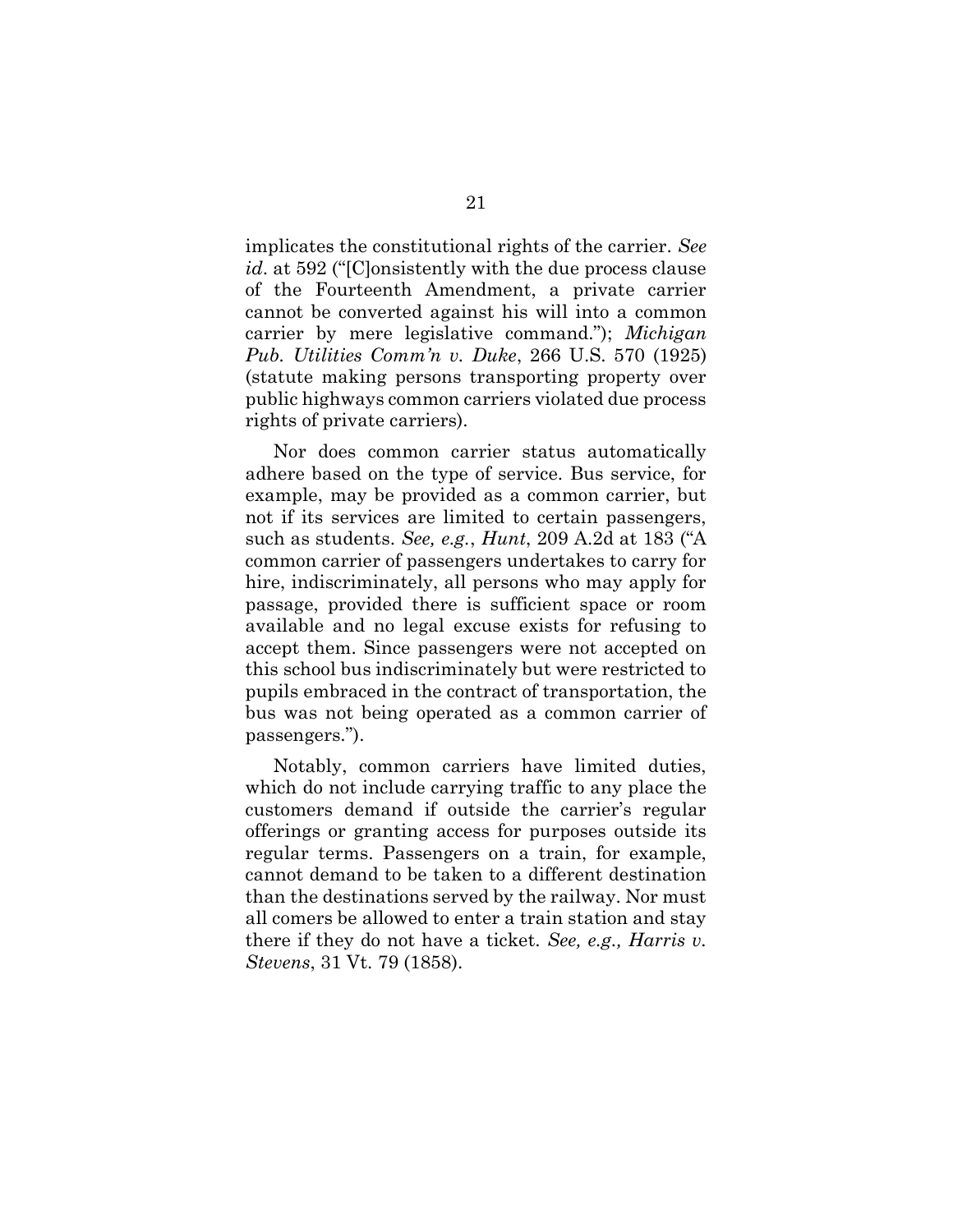Common carrier designation has been extended to utilities, but those applications maintain traditional characteristics. E.g., F.C.C. v. Sanders Bros. Radio Station, 309 U.S. 470, 474 (1940) ("communication by telephone and telegraph . . . the Communications Act recognizes as a common carrier activity and regulates accordingly in analogy to the regulation of rail and other carriers by the Interstate Commerce Commission").

Private artists, by contrast, have none of the characteristics that delineate a common carrier under the common law and cannot be rendered common carriers by fiat. Nor do they resemble modern examples of common carriers, which, in narrow circumstances may be required to carry the speech of others in a similar way to how carters, railways, or ferry operators could be required under the common law to carry freight for any customer that met its terms. Cable operators, for example, which "depend upon government permission and government facilities (streets, rights-of-way) to string the cable necessary for their services" Denver Area Educ. Telecomms. Consortium v. FCC, 518 U.S. 727, 739 (1996), may be required to set aside channels for designated broadcast signals. Turner Broadcasting System, Inc. v. FCC, 512 U.S. 622 (1994). But even recipients of government licenses, such as broadcasters, are not required to carry all speech on demand. Denver Area Educ. Telecomms. Consortium, 518 U.S. at 737 ("[T]he First Amendment, the terms of which apply to governmental action, ordinarily does not itself throw into constitutional doubt the decisions of private citizens to permit, or to restrict, speech and this is so ordinarily even where those decisions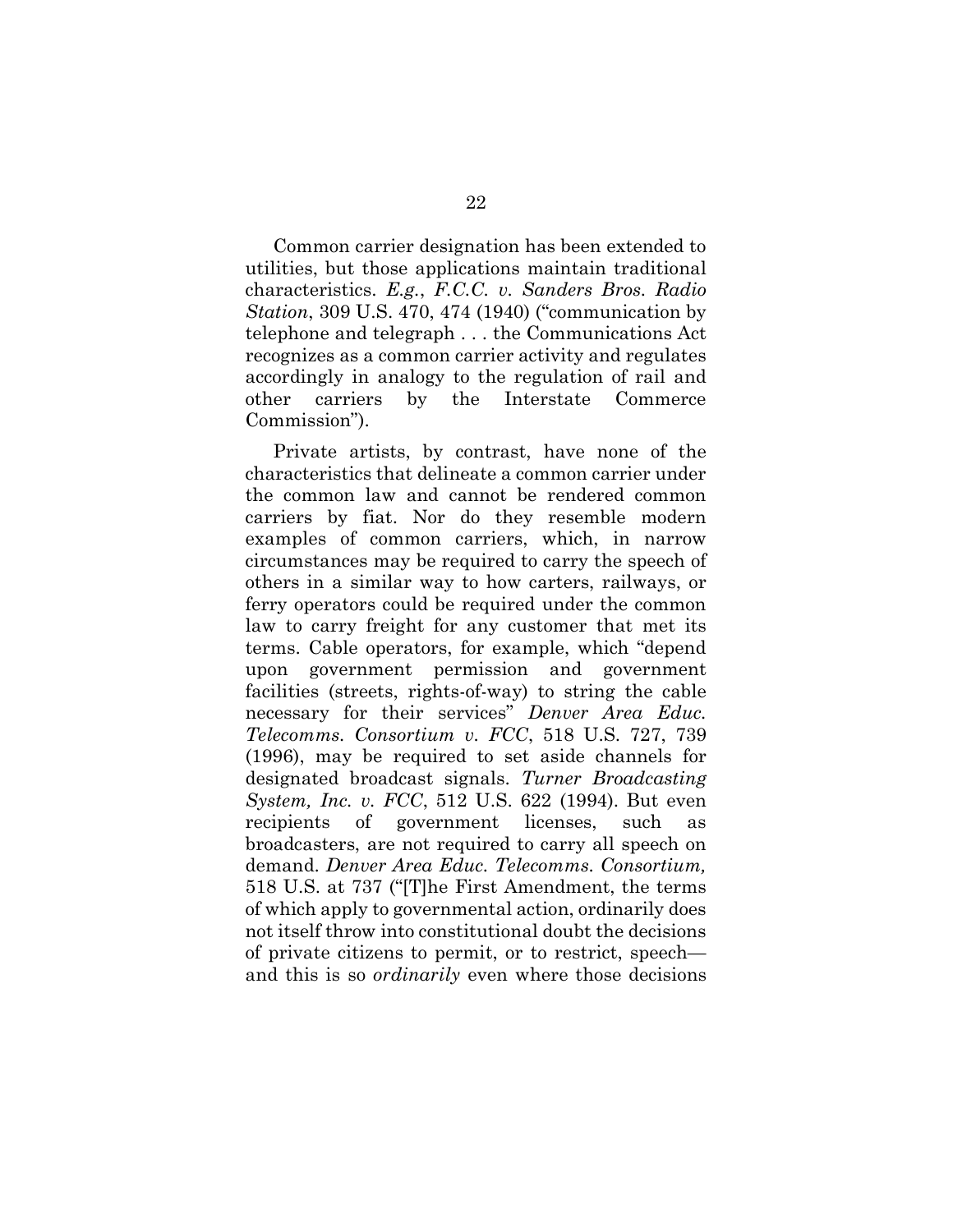take place within the framework of a regulatory regime such as broadcasting.") (emphasis in original).

In the narrow instances where a duty to carry has been upheld, it has been justified on two grounds. First, that certain resources are limited in quantity and belong to the public, so no one has a right to monopolize them. Columbia Broad. Sys., Inc. v. Democratic Nat'l Comm., 412 U.S. 94, 101–02 (1973). Second, that in contexts with a long history of serving as a conduit for broadcast signals, "there appears little risk that . . . viewers would assume that the broadcast stations . . . convey ideas or messages endorsed by the cable operator." Turner Broad. Sys., Inc., 512 U.S. at 655. In addition, it is "common practice for broadcasters to disclaim any identity of viewpoint between the management and the speakers who use the broadcast facility." Id. at 655.

Here, web design is not a limited resource held in trust for the people; the message is created and published by the designer—not just carried; and CADA expressly prohibits commonplace disclaimers like those used by broadcasters to separate their own viewpoints from the viewpoints transmitted.

This Court has rejected the notion that wholly private actors may be deemed mere conduits for the speech of others, losing their right to control the use of their own property. See Lamb's Chapel v. Ctr. Moriches Union Free Sch. Dist., 508 U.S. 384, 390 (1993). Thus, private entities such as newspapers, retain First Amendment protection—even from being compelled to include speech clearly attributable to someone else. Miami Herald Publ'g Co. v. Tornillo, 418 U.S. 241, 258 (1974). These protections are not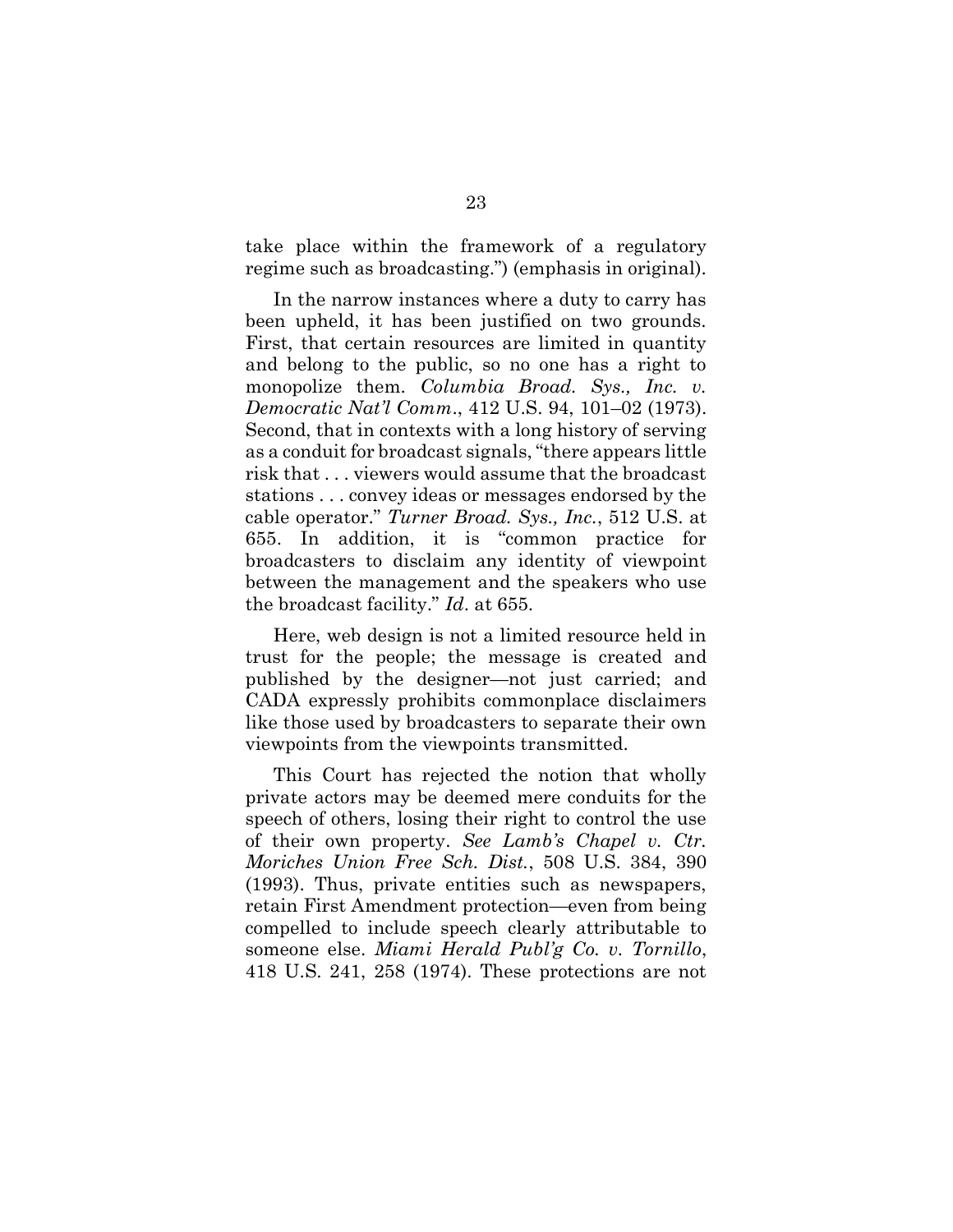limited to the press but apply equally outside the media. E.g., Hurley, 515 U.S. at 575–76.

Even in Pruneyard Shopping Center v. Robins, the highwater mark for state power to compel private parties to host the speech of others,<sup>9</sup> the Court based it holding on narrow facts: (1) the shopping center was open to the public to come and go as they please and thus "views expressed by members of the public . . . will not likely be identified with those of the owner"; (2) "no specific message is dictated by the State" and thus there was "no danger of governmental discrimination for or against a particular message;" and (3) "appellants can expressly disavow any connection with the message" . . . "disclaim[ing] any sponsorship of the message" and "explain[ing] that the persons are communicating their own messages by virtue of state law." 447 U.S. 74, 87 (1980). Here, of course, the lower court acknowledged that Petitioner is compelled to speak and not simply host speech. Her services are not open to the public to come and go as they please but must be customized. Governmental discrimination for or against a particular message is the very point of the law. And, contrary to the State's assertion that under Pruneyard businesses are free to disassociate themselves from the views they are compelled to host, BIO at 31, here, Petitioner's right to expressly

<sup>&</sup>lt;sup>9</sup> Amicus has previously argued that the Court should reconsider Pruneyard. See Amicus Br. of AFPF 19, Cedar Point v. Hassid, No. 20-107 (filed January 5, 2021).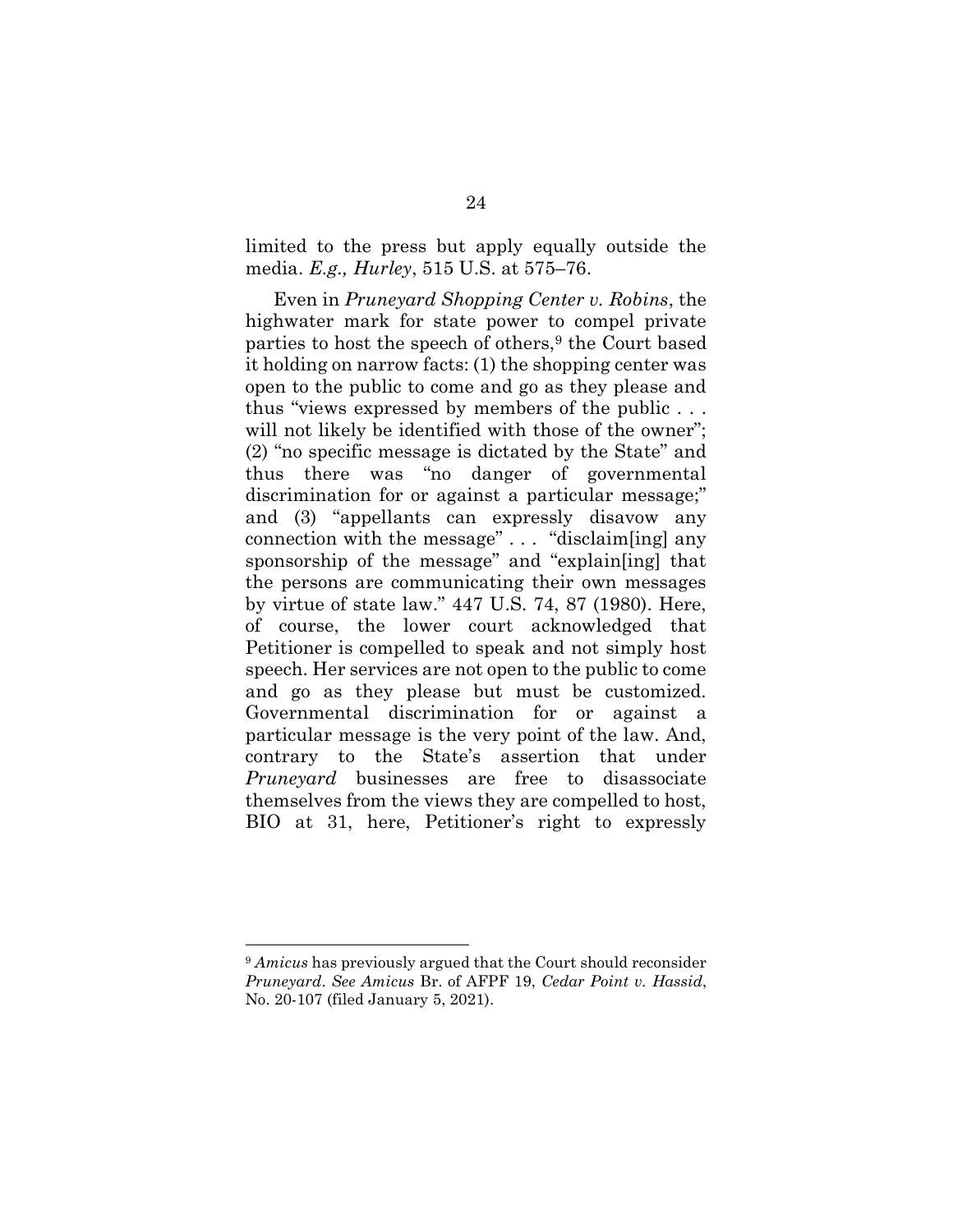disavow any connection with the message is prohibited by law, which the Circuit Court affirmed.<sup>10</sup>

#### 2. A Customer is not a Product.

In Hurley, speech itself was alleged to be the public accommodation. 515 U.S. at 572–73. This framing was designed to substitute respondents and their message for the Council and its message, making the speaker a proxy for the message. That is, by declining the message, the Council was alleged to have denied the speaker. This Court rejected that approach because the public accommodation law's "prohibition [was] on the act of discriminating against individuals," and not targeted to speech or content. Id. at 572. The distinction between access for a person and promotion of a message was dispositive in Hurley and should have been dispositive here as well.

Instead, the Court of Appeals accepted the argument that was rejected in Hurley, using the message as a proxy for the customer and turning mandatory accommodation of a person into compelled promotion of a message. That was error. Like the law in Hurley, which addressed who was served and not what was served, the Accommodation Clause here focuses on customers, not services.<sup>11</sup>

<sup>10</sup> "Having concluded that the First Amendment does not protect Appellants' proposed denial of services, we also conclude that the First Amendment does not protect the Proposed Statement" Opinion, 6 F.4th at 1183.

<sup>11</sup> See CO Rev. Stat. § 24-34-601 (2)(a) (2016) (making it unlawful to refuse "to an individual or a group").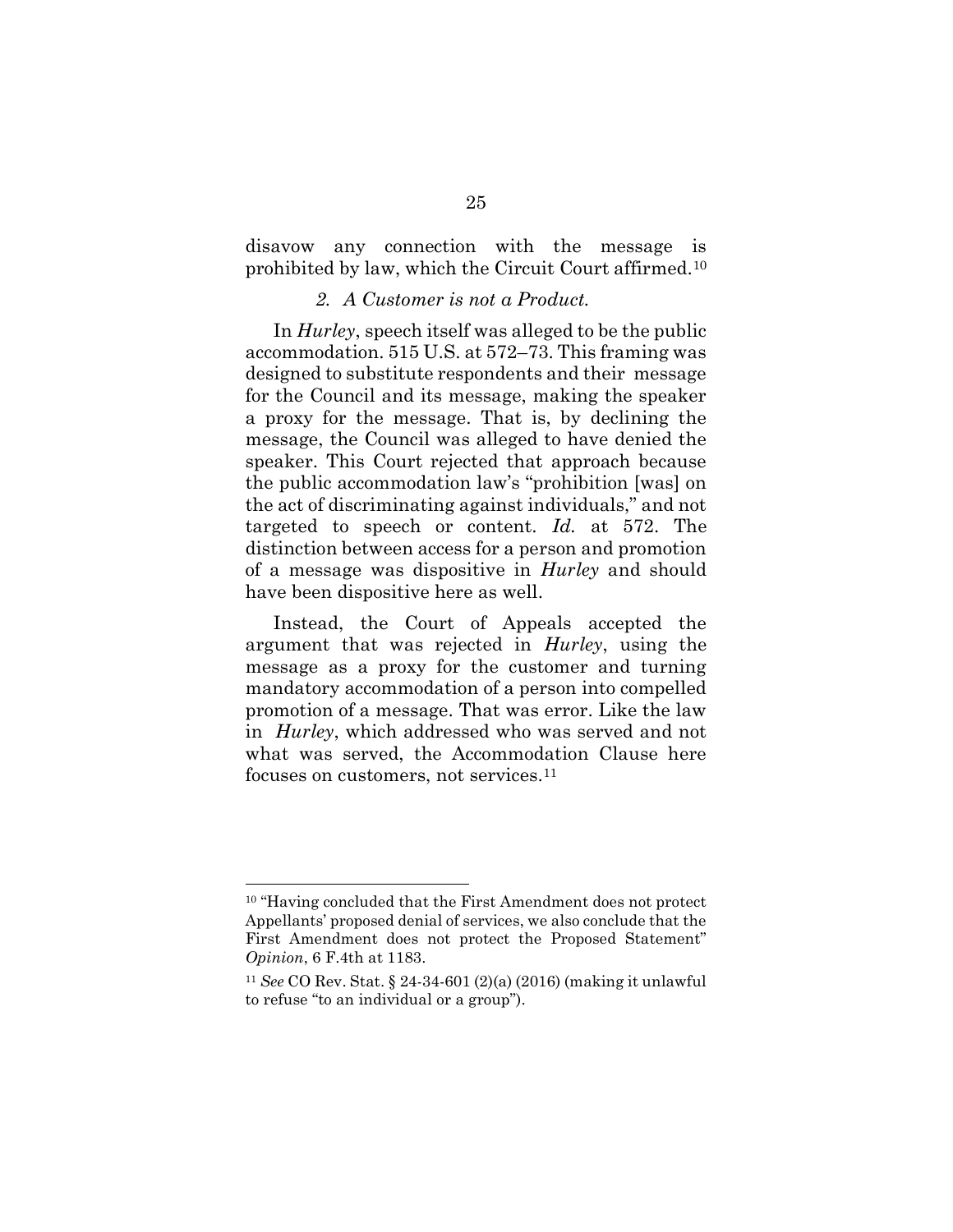#### B. Artists Need Not Open the Door Before Speech Can Be Compelled, Putting Their Unique Contributions at Risk.

The panel majority presumed symmetry and voluntary entry into a particular market. But there are no such guardrails to the holding, which does not limit compelled services to those already being provided to the public.

There is, for example, no requirement that an artist take a voluntary first step by publicly offering a service and opening the door to additional customers securing identical services.12 Indeed, the panel majority implied the opposite, relying on the "quality and nature" of the artist's services generally and not the demonstrable existence of any particular service a "publicly available good"—she offers.13 It was enough that she offers some service of unique quality to expose her to demands for any service. By basing the holding on access to the artist, the Court of Appeals removed any natural limit on demands that may be placed on her, including the presumption that she take the initial voluntary step of offering a "publicly available good."

Thus, the presumption that only an artist who has supplied X for one customer must supply the same X for another customer, is mere fancy. There is no if-

<sup>12</sup> This interpretation is not fanciful considering that Ms. Smith has already received a request for a same-sex wedding website despite not having entered the market for wedding websites. See, e.g. Cert. Pet. at 5 ("Yet Lorie still received a request for a samesex-wedding website.").

<sup>13</sup> See also, Opinion, 6 F.4th at 1181 (equating the human artist with a public accommodation by attributing a sincere belief to a public accommodation).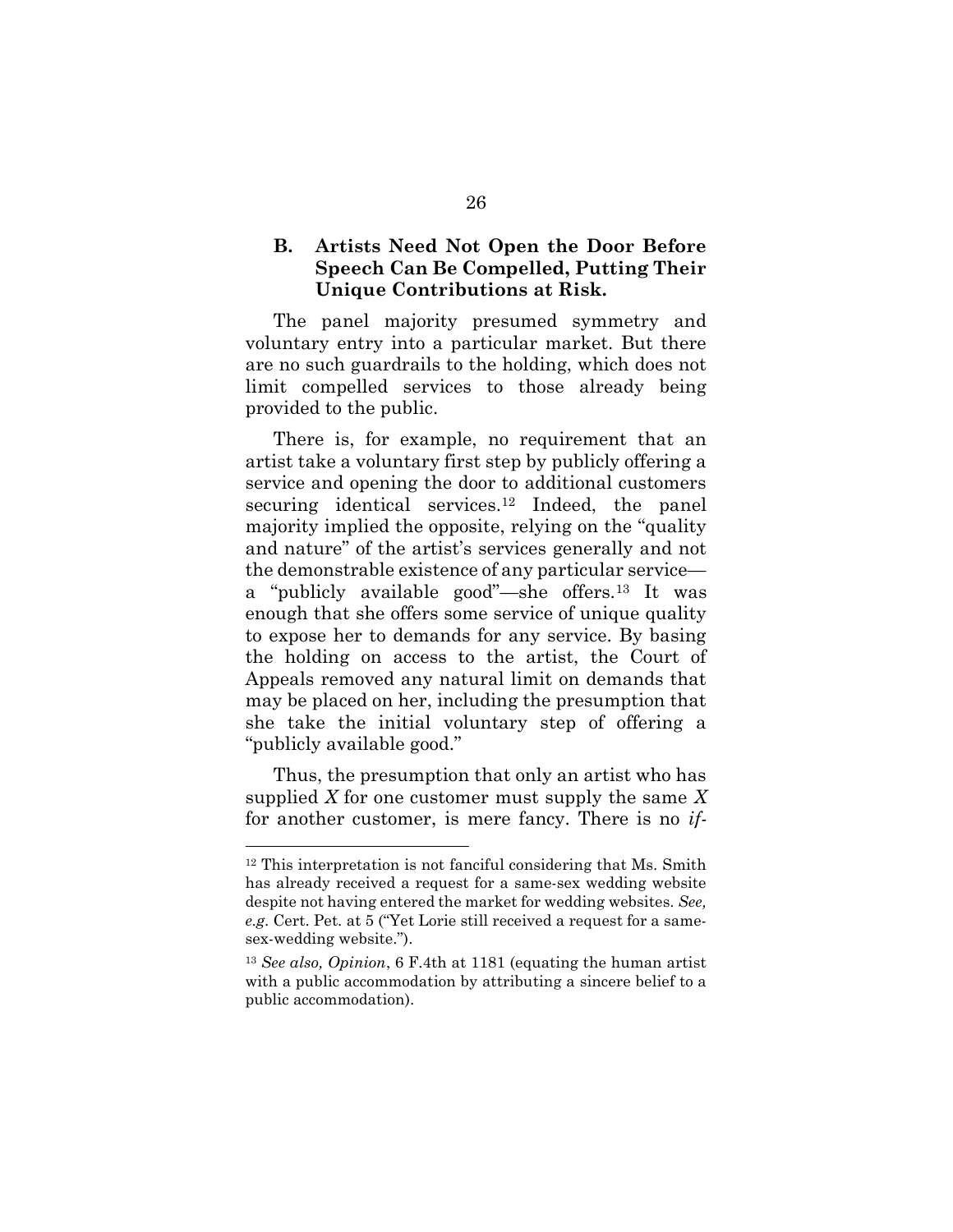then; there is only then. A customer need only find an artist with "unique services" to demand other services without limitation.

In the end, whether a provider has complied or defied CADA is in the eye of the beholder, relying on subjective insertion of adjectives to describe the demanded service, with no identified standard for legal significance. In a single paragraph, the panel majority leapt effortlessly from: "wedding-website design services" (fairly specific); to "wedding-related services" (broader); and finally to "those types of services" (vague and ambiguous) without reference to any statutory definition. Opinion, 6 F.4th at 1180. This lack of limiting principle would open the door to compelled or prohibited speech ranging from the generic to the highly specialized.

Focusing on the characteristics of the provider with no limitation to existing service offerings creates special risk for artists who provide unique and nuanced services, fulfilling niche markets and providing texture and depth to society. Specialists, such as a portrait painter who specializes in children could be compelled to paint adult couples (based on marital status). A web designer who specializes in custom Celtic websites—available to all—could be compelled to design Russian websites (based on national origin or ancestry). A jeweler who specializes in Wicka pieces could be forced to create crucifixes (based on religion). A party planner skilled in parties for blind children could be accused of discrimination for not providing other types of parties (based on disability). Liability would be created even though none of these artists would deny services to a customer based on the customer's characteristics, but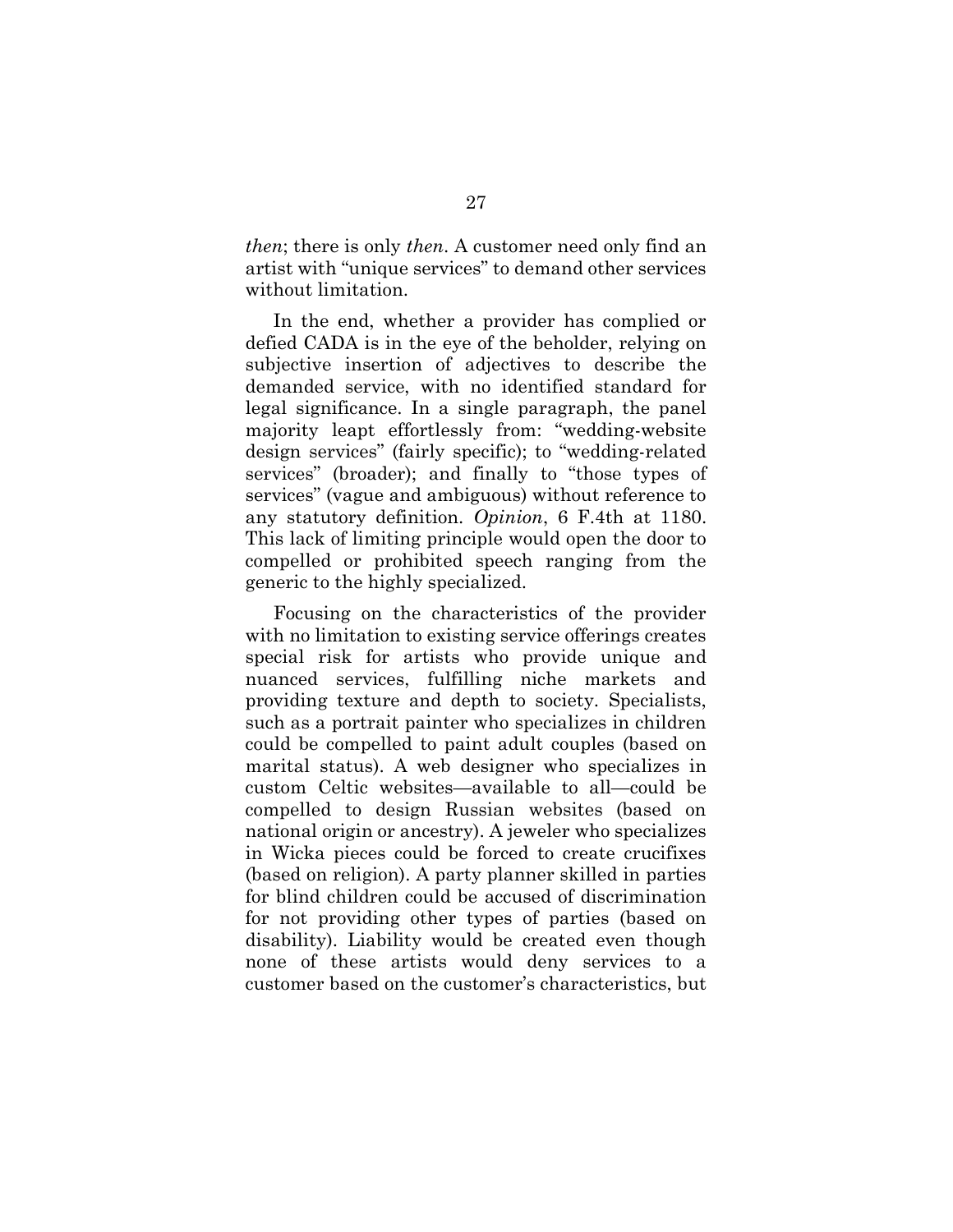solely on the service requested.14 Indeed, any business intended to preserve distinctive art, history, or literature, would, by definition, be vulnerable by virtue of its chosen focus.

These examples may seem trivial. But to individual artists, such choices are the basis of their livelihoods and lives.

 Moreover, the definition of public accommodation on which CADA relies, 42 U.S.C. § 12181(7), includes lawyer offices, health care providers, and schools, as well as numerous other private entities that rely on speech for their existence. Were this theory applied to attorneys, for example, an attorney uniquely persuasive in protecting the welfare of native American children could not refuse to represent an adversary (based on ancestry).15 Or, a therapist

<sup>14</sup> A married couple could commission a portrait of a child; a Russian could commission a Celtic website; a Christian could order custom Wicka jewelry; and a deaf customer could arrange a party for a blind child. The services remain the same regardless of the characteristics of the customer.

<sup>15</sup> The Court of Appeals noted that Colorado has declined to enforce CADA against certain providers who agree with the State's viewpoint: "those cases involved businesses that supported same-sex marriage". Opinion, 6 F.4th at 1174 (emphasis in original). In addition to acceding that CADA is viewpoint-based, the court highlighted the arbitrary enforcement of CADA, which raises the specter of Due Process and Equal Protection harms. There is nothing in the opinion or the statute that indicates which messages will be enforced or how the State would choose, for example, among native American tribes in case of dispute where each sought the services of the same expressive professional, who could not ethically take adversarial positions, nor how an attorney could select which legal positions to advocate or client to represent—rules of